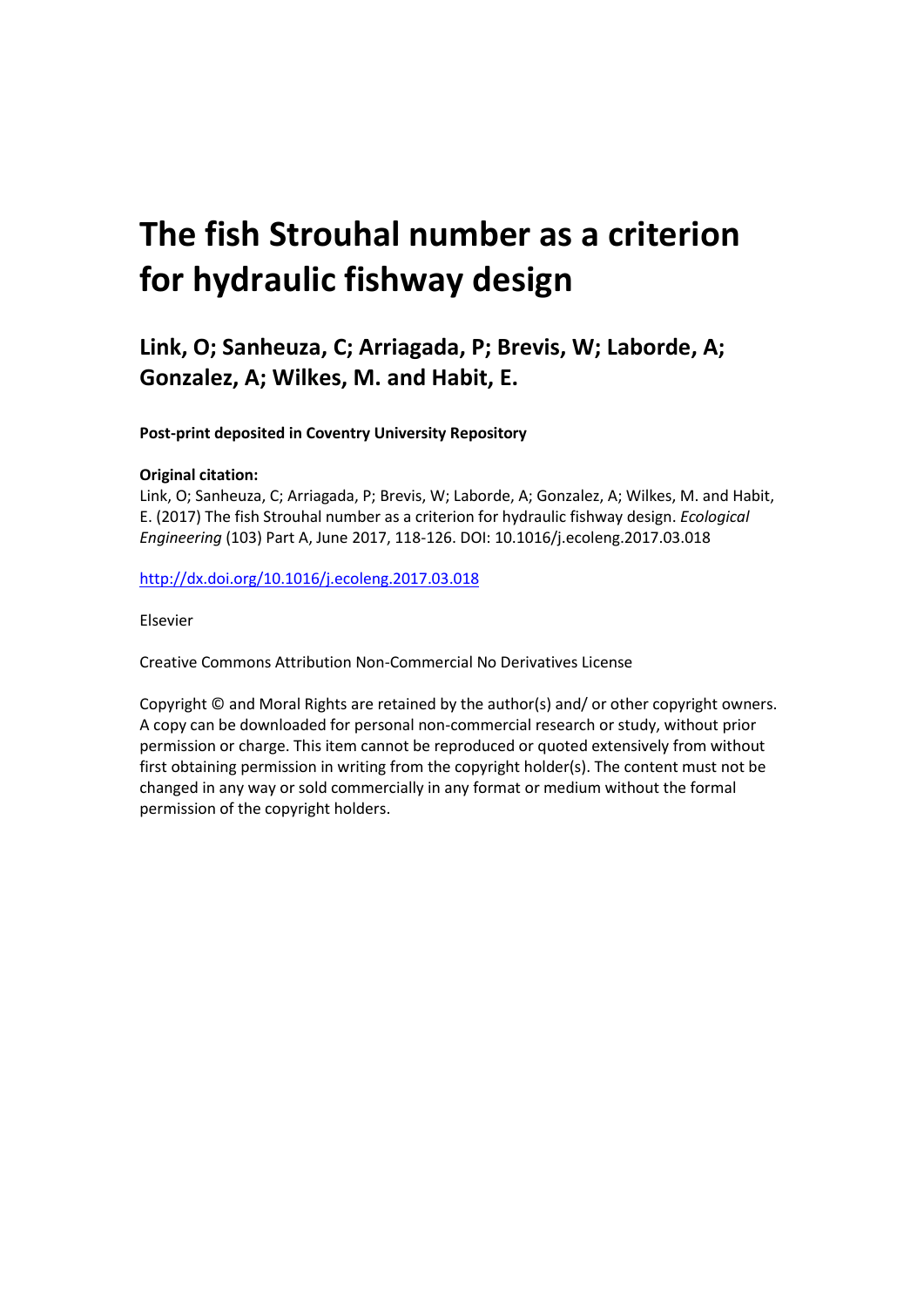| $\mathbf{1}$   | The fish Strouhal number as a criterion for hydraulic fishway design                                                                                |
|----------------|-----------------------------------------------------------------------------------------------------------------------------------------------------|
| $\overline{2}$ |                                                                                                                                                     |
| 3              | Oscar Link <sup>1,*</sup> Claudia Sanhueza <sup>1</sup> , Pedro Arriagada <sup>1</sup> , Wernher Brevis <sup>2</sup> , Anita Laborde <sup>3</sup> , |
| 4              | Alonso González <sup>1</sup> , Martin Wilkes <sup>4</sup> , Evelyn Habit <sup>3</sup>                                                               |
| 5              |                                                                                                                                                     |
| 6              | <sup>1</sup> : Civil Engineering Department, Faculty of Engineering, and CRHIAM Center,                                                             |
| 7              | Universidad de Concepción, Concepción, Chile                                                                                                        |
| 8              | <sup>2</sup> : Civil Engineering Department, Faculty of Engineering, University of Sheffield,                                                       |
| 9              | Sheffield, UK.                                                                                                                                      |
| 10             | <sup>3</sup> : Department of Aquatic System, Faculty of Environmental Sciences, and EULA                                                            |
| 11             | Centre, Universidad de Concepción, Concepción, Chile                                                                                                |
| 12             | <sup>4</sup> : Centre for Agroecology, Water and Resilience, Coventry University, Coventry, UK                                                      |
| 13             | *: corresponding author. Email: olink@udec.cl                                                                                                       |
| 14             |                                                                                                                                                     |
| 15             | <b>Abstract</b>                                                                                                                                     |
| 16             | Longitudinal river fragmentation through physical barriers is a major issue for the                                                                 |
| 17             | conservation of aquatic species in regions with intense hydropower development, such                                                                |
| 18             | as Chile. The construction of fishways is the main mitigation strategy for maintaining                                                              |
| 19             | connectivity for fish but development of designs suitable for a broad range of species is                                                           |
| 20             | challenging. Recent work has shown that two species native to Chile, Cheirodon                                                                      |
| 21             | galusdae and Basilichthys microlepidotus exhibited similar swimming performance in                                                                  |
| 22             | free flow in the laboratory, indicating that a single fishway design may be suitable for                                                            |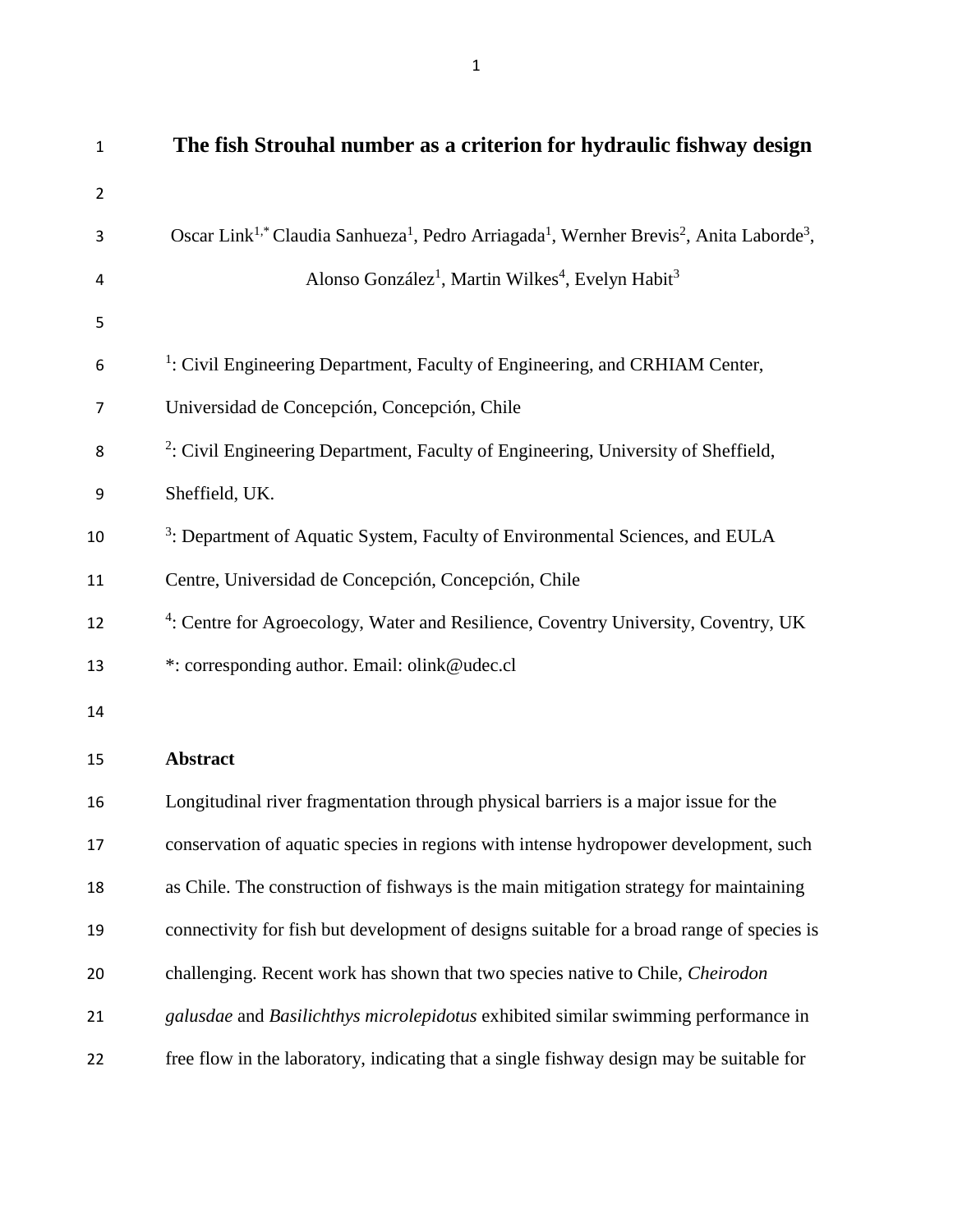both species. However, in the complex, three-dimensional altered flows observed in fishways, swimming performance is likely to vary from the free flow case due to the adoption of distinctive swimming gaits, variation in swimming styles, and the potentially destabilizing effects of wake vortices. In order to improve criteria for hydraulic design of fishways for multiple species we study the behavior and tail beat kinematics of *C. galusdae* and *B. microlepidotus* (juveniles), in the wake of vertical and bottom-mounted cylinders in an open channel flow. *Cheirodon galusdae* swam using a burst-and-coast style. This species avoided the cylinder wakes, searching for more favorable flow conditions. *Basilichthys microlepidotus* adopted a Kármán gait- like swimming strategy to swim in the cylinder wake. Tail beat frequency was constant in all experiments for both species, but in the presence of cylinders >2 cm in diameter, *C. galusdae* diminished the duration of the coast phase evidencing a higher propulsive effort. Tail beat amplitude of both species increased with the vortex length scale and decreased linearly with vortex shedding frequency. The fish Strouhal number correlated well with the relative vortex size and shedding frequency, compiling the swimming effort of species with very different behaviors, indicating that it is a suitable criterion for fishway design.

 **Keywords:** Multispecies fishways; Design criteria; Fish behavior in wakes; Tail beat kinematics; Turbulence.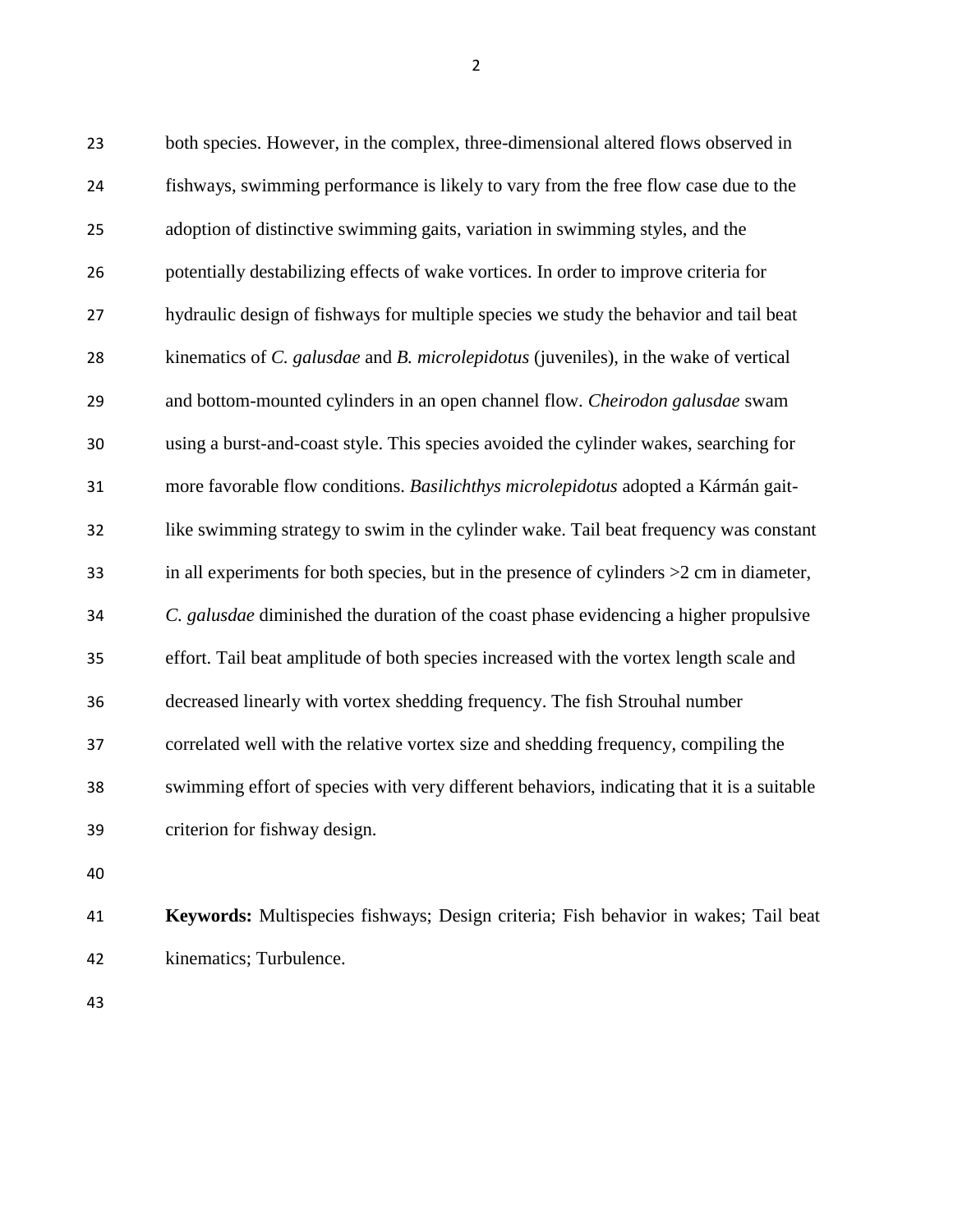**1. Introduction**

 The decline of freshwater fish biodiversity is occurring at an alarming and persistent rate (Butchart et al., 2010). Given that most fish must undertake some form of movement to complete their life cycle, the high proliferation of hydropower schemes is of particular concern since longitudinal river fragmentation through physical barriers is a major issue for the conservation of aquatic species. Moreover, impacts of hydropower facilities and other instream structures, such as weirs and culverts, which block fish movements are especially complex in regions with diverse and poorly understood fish stocks (Castro-Santos et al., 2009). Several locations in the southern hemisphere such as Brazil, Perú and Chile, are among the major global hotspots of hydropower development (Zarfl et al., 2015) and are home to some of the least studied ´non-sport´ fish communities in the world (Link and Habit, 2015).

 Even when considered 'half-way' technologies (Brown et al., 2013) fishways, especially nature-like designs, are a promising alternative for provision of riverine connectivity to mitigate the critical impacts of barriers, such as longitudinal fragmentation (Baki et al., 2013; Baki et al., 2014). One of the greatest challenges in fish passage technology is the development of structures and design concepts suitable for a broad range of species (Castro-Santos et al., 2009; Russon and Kemp, 2011). The reasons explaining why some fishways work better than others and why some species perform better than others in particular fishways is still poorly understood. Some of the factors that affect fish passage in a fishway include: (1) biological characteristics as for instance the migration and movement patterns, body length, swimming and non-swimming (e.g. climbing) modes, circadian rhythms, and response to olfactory and acoustic stimuli; (2) ecological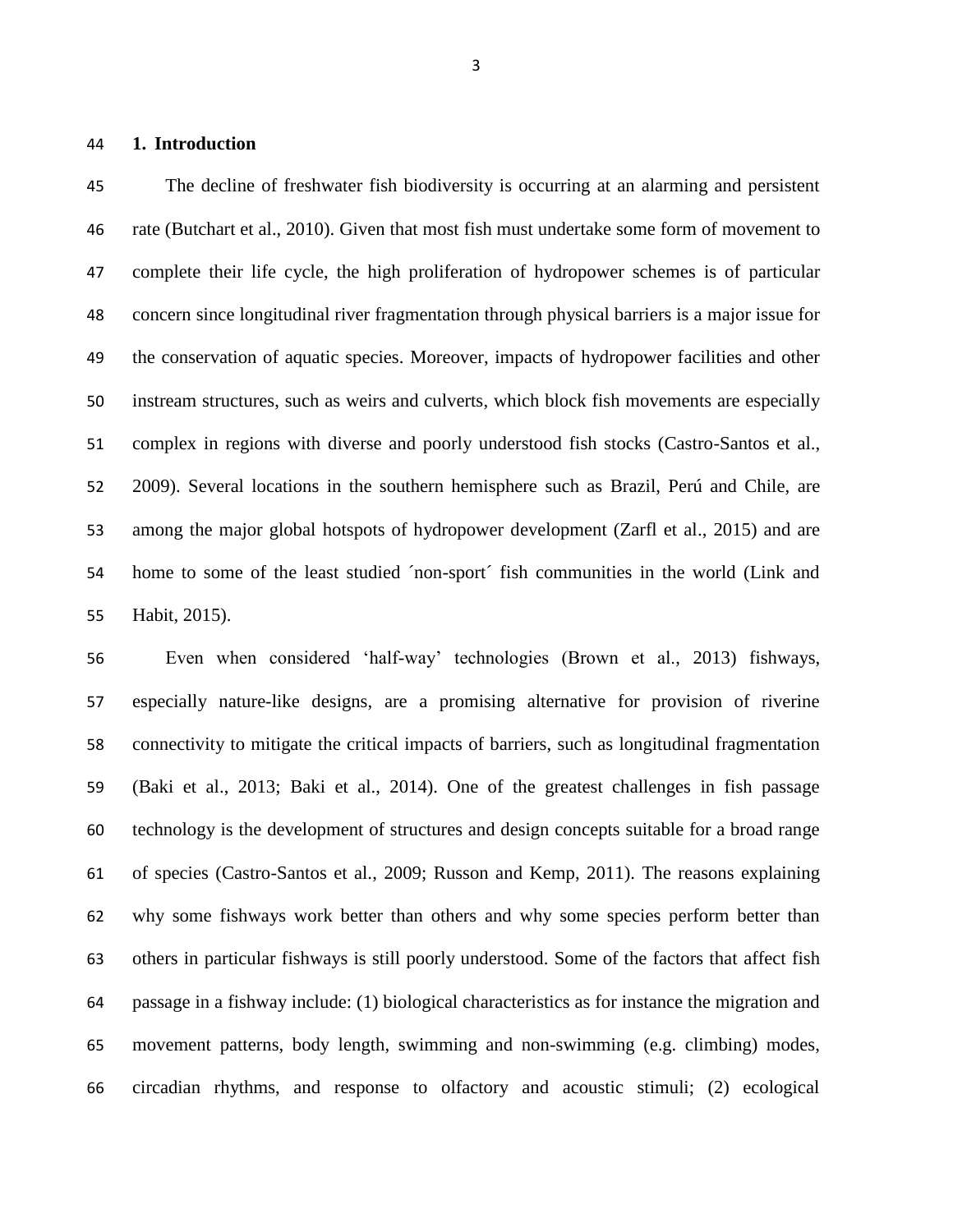characteristics, such as habitat and food preferences, light intensity and water temperature, and presence of conspecifics and predators; and (3) hydraulic properties of the fishway, including geometry, substrate and vegetation, length, slope, water depth, velocity and turbulence (Bunt et al., 2012; Noonan et al., 2012; Goettel et al., 2015; Link and Habit, 2015).

 Of the aforementioned factors body length and hydraulics have received much attentions as, within a given species, fish swimming speed is proportional to body length (Videler & Wardle, 1991; Wardle et al., 1995; Stafkiotakis et al., 1999). This is especially important in the context of ensuring passage for non-sport fish that, by definition, are small- bodied (<150 mm total length at maturity) and have been described as having correspondingly weak swimming abilities in absolute terms (e.g. Mitchell 1989, Nikora et al., 2003; Plew et al., 2007). Laborde et al. (2016), however, have recently shown that two non-sport species native to Chile exhibit relatively strong swimming capacity during swimming tests in free flow in the laboratory. The swimming ability of the two species, *Cheirodon galusdae* and *Basilichthys microlepidotus*, under controlled conditions was similar, leading to the suggestion that an effective fishway could be designed to accommodate both species simultaneously. However, in the complex, three-dimensional altered flows observed in fishways (Feurich et al., 2012; Bretón et al., 2013; Baki et al., 2013; Baki et al., 2014) the swimming performance of fish is likely to vary from the free flow case due to the adoption of distinctive swimming gaits (Liao et al., 2003a; Liao et al., 2003b; Liao et al., 2007; Taguchi and Liao, 2011), variation in swimming styles (Weihs and Webb, 1983; Videler, 1993), and the potentially destabilizing effects of wake vortices (Pavlov et al., 2000; Lupandin, 2005; Tritico and Cotel, 2010). Depending on the intensity,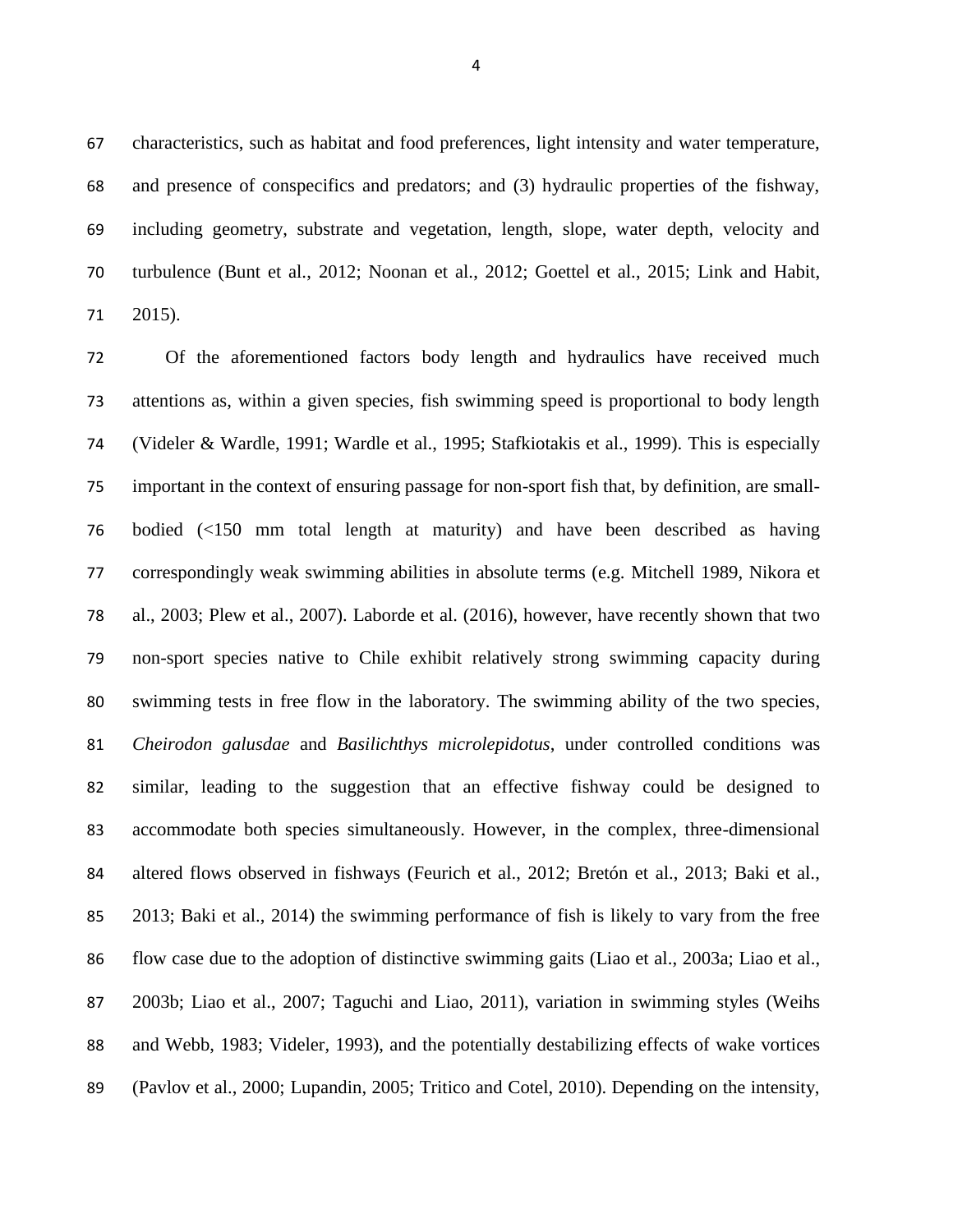predictability (periodicity), orientation and scale of the turbulence relative to fish characteristics (e.g. body shape and length), swimming performance may be enhanced, diminished or unaffected in altered flows (Lacey et al., 2012; Wilkes et al., 2013; Enders and Boisclair, 2016).

 An important aspect of swimming performance is related to propulsion through the caudal fin and thus, to tail beat kinematics, including tail beat frequency (*fTB*) and amplitude (*λ*) in relation to swimming speed (*U*) (Bainbridge, 1958; Hunter and Zweifel, 1971; Videler and Wardle, 1991). Note that swimming speed would typically be equal to the flow velocity as, due to rheotaxis, the fish tends to hold position in the flow. In the following, *U* 99 is the section averaged flow velocity. In particular, the fish Strouhal number,  $St_{fish} = fr_B \lambda$  / *U*, may be a useful dimensionless parameter for representing the propulsion effort of different fish species on a comparable basis. Extensive observations have shown that maximum propulsive efficiency lies in the range 0.25 < *Stfish* < 0.35 for a large range of fish species (Triantafyllou et al., 1993; Eloy, 2012).

 In this work, we study the behavior and tail beat kinematics of the native Chilean species, *C. galusdae* and *B. microlepidotus* (juveniles), in the wake of vertical and bottom- mounted cylinders in an open channel flow. The focus is on the variation in swimming styles, and the potentially destabilizing effects of wake vortices in order to improve criteria for hydraulic design of multispecific fishways, which urgently need to incorporate elements promoting the passage of small body sized fish. This research contributes to the conservation of non-sport fish species threatened due to pressures for hydropower development.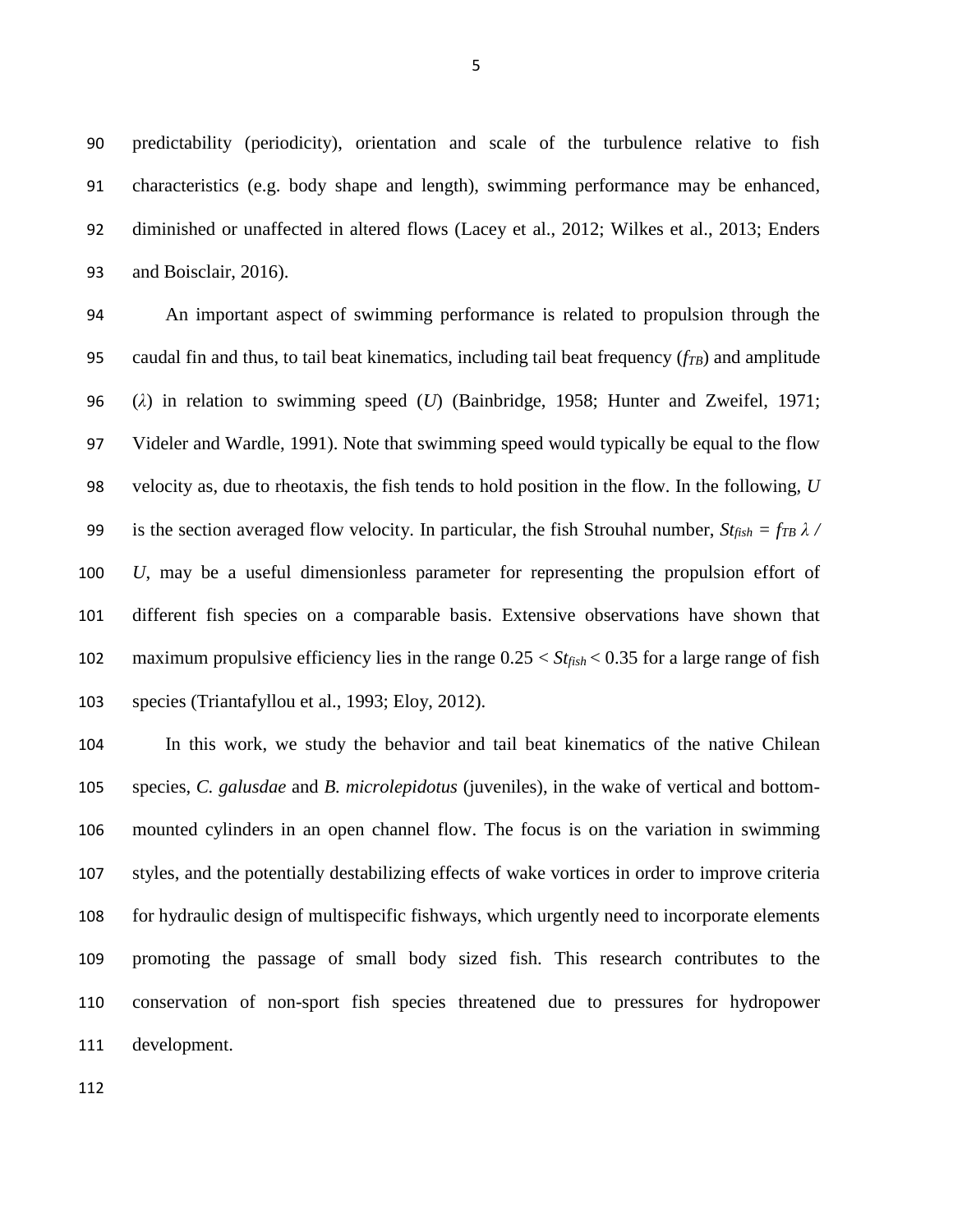#### **1. Methods**

#### *2.1. Studied species*

 *Basilichthys microlepidotus* inhabits the piedmont of the Andes and Central Valley from 21 to 40° latitude south (Véliz et al., 2012). Maximum body size is 120 mm for juveniles and 300 mm when adults. This species spawns and rears in floodplains during the austral spring (egg laying from November to December and larvae from November to February in the southern range of its distribution; Montoya et al., 2012). Diet varies from planktivorous to omnivorous and bentophagous when adults (Acuña et al., 2005). Swimming mode is carangiform (Link and Habit, 2015) and during the reproductive season this species swims in schools (Vila et al., 1981). Genetic and mark-recapture data suggests that this species exhibits extensive movements along rivers (Victoriano et al., 2012; Piedra et al., 2012).

 *Cheirodon galusdae* also inhabits the piedmont of the Andes and Central Valley from 35 to 39° latitude south (Dyer, 2000). Maximum body size is 90 mm when adult, and swimming mode is subcarangiform (Link and Habit, 2015). Its reproductive season occurs from late spring to summer, but spawning and rearing habitats are unknown. *Cheirodon galusdae* feeds on periphyton and epizoon communities and inhabit in lakes and shallow vegetated ponds in rivers (Ruiz, 1993; Habit et al. 2006). There is no data about its movement patterns.

 Conservation status of both species is Vulnerable (Vila and Habit, 2015). Endurance was described for both species by Laborde et al. (2016), finding that both species performance was very similar (Figure 1).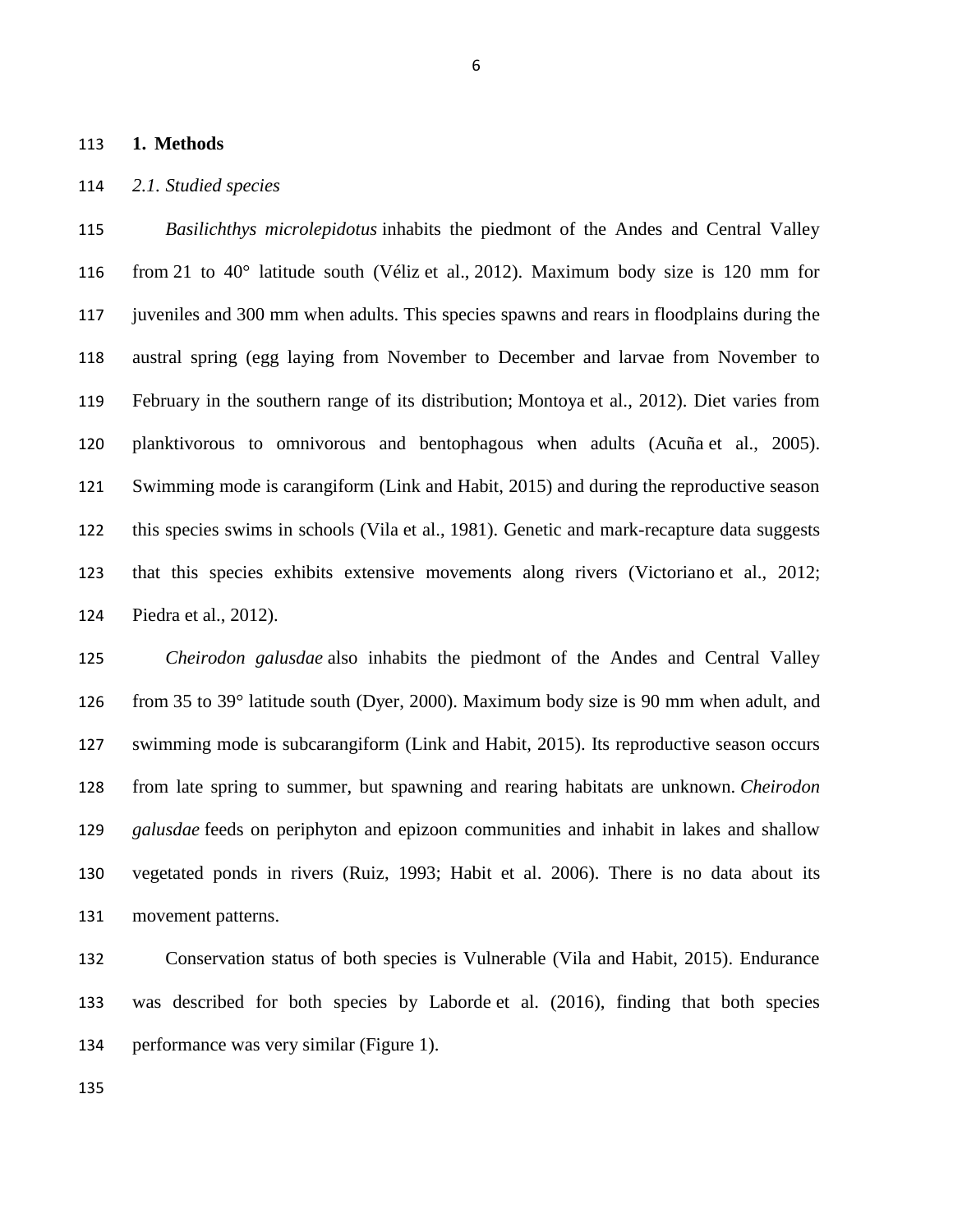



 **Fig. 1.** Endurance curves for *C. galusdae* and *B. microlepidotus* (after Laborde et al., 2016). 

 Fish were collected from the Itata River (at 36°45'30"S, 72°24'53"W) using a backpack electroshocker (Smith-Root LR24, Vancouver, WA, USA) and seine net (2-mm mesh). All collected fish were transported to glass aquariums at the Hydraulics and Environmental Engineering Laboratory of the University of Concepción. To avoid mortality, guidelines for fish transportation and successful maintenance in captivity of Chilean native fish were followed (Sobenes et al., 2012). Fish were kept for at least 15 days before experiments. Fish were fed *ad libitum* with live prey (macroinvertebrates from streams and *Enchitrea* sp., *Tenebrio molitor*, and *Eisenia foetida*) three or four times a week according to Sobenes et al. (2012) and García et al. (2012). Following Jobling (1982) feeding was interrupted 48 148 h before each experiment. Water temperature was kept stable at  $17\pm1\degree$ C for 1 week before the experiment. A total of 12 individuals (6 *C. galusdae* and 6 *B. microlepidotus*) of similar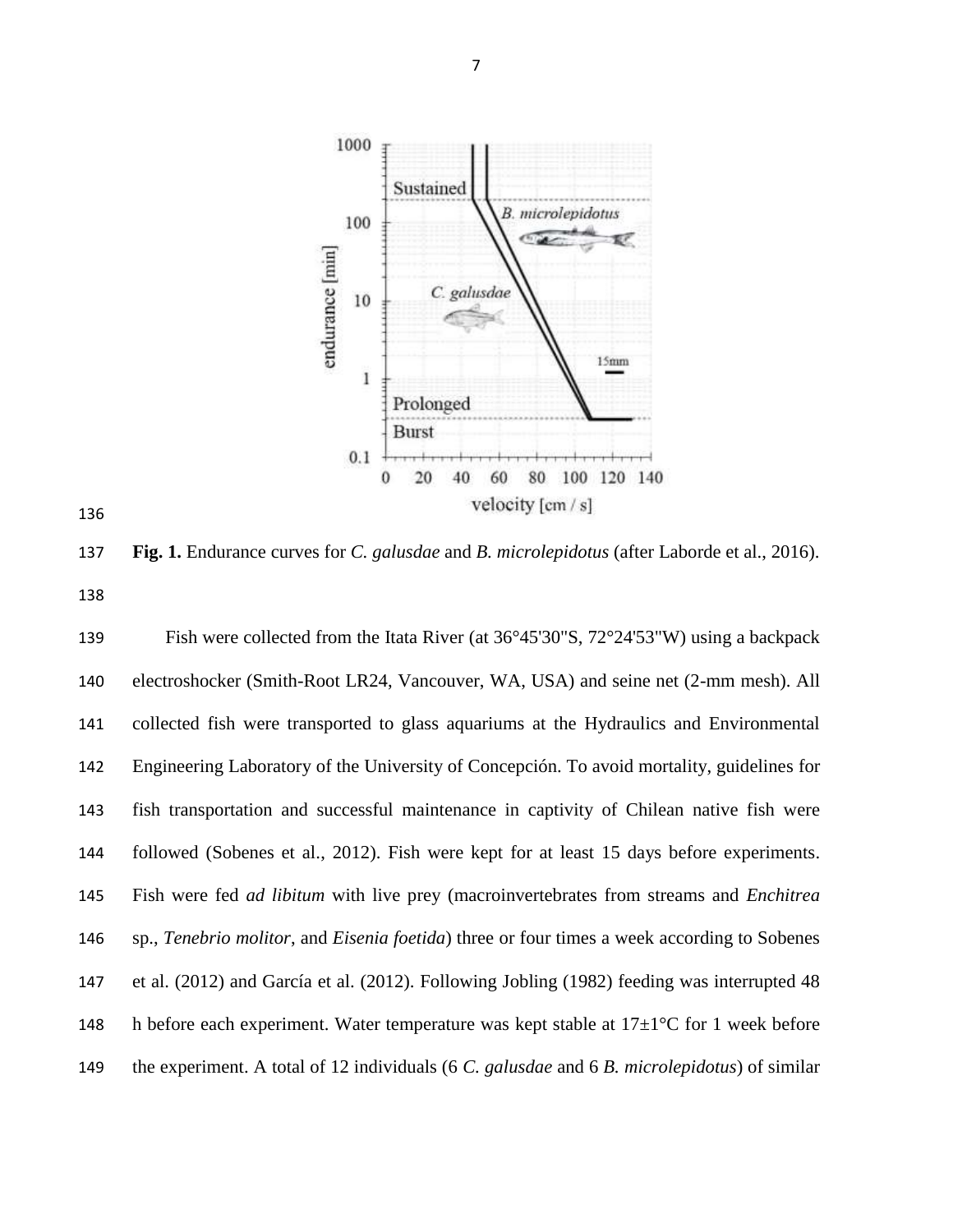body length (44.8 ± 1.5 mm for *C. galusdae* and 77.7 ± 5.9 mm for *B. microlepidotus*) were tested.

*2.2 Experimental installation*

 Experiments were conducted in a laboratory flume 6 m length, 40 cm width, and 40 cm height located at the Hydraulic Engineering Laboratory of the University of Concepción. A honeycomb matrix was placed at the flume entrance to provide an aligned flow. An interrogation area of 0.65 m length, located 2.5 m downstream from the entrance was isolated with a net in order to keep fishes in the interrogation area. Vertical mounted cylinders with diameters of 2, 3, 4, 5 and 6 cm were placed at the upstream end of the interrogation area. The discharge *Q* was controlled by a variable frequency drive (VFD) 161 and measured with an electromagnetic flow meter having an accuracy of  $\pm 0.5$ %. The flow depth, *h*, was controlled by adjusting the tailgate at the end of the flume, and was measured with an ultrasonic distance sensor (UDS). (Figure 2).



**Fig. 2.** Scheme of the experimental installation.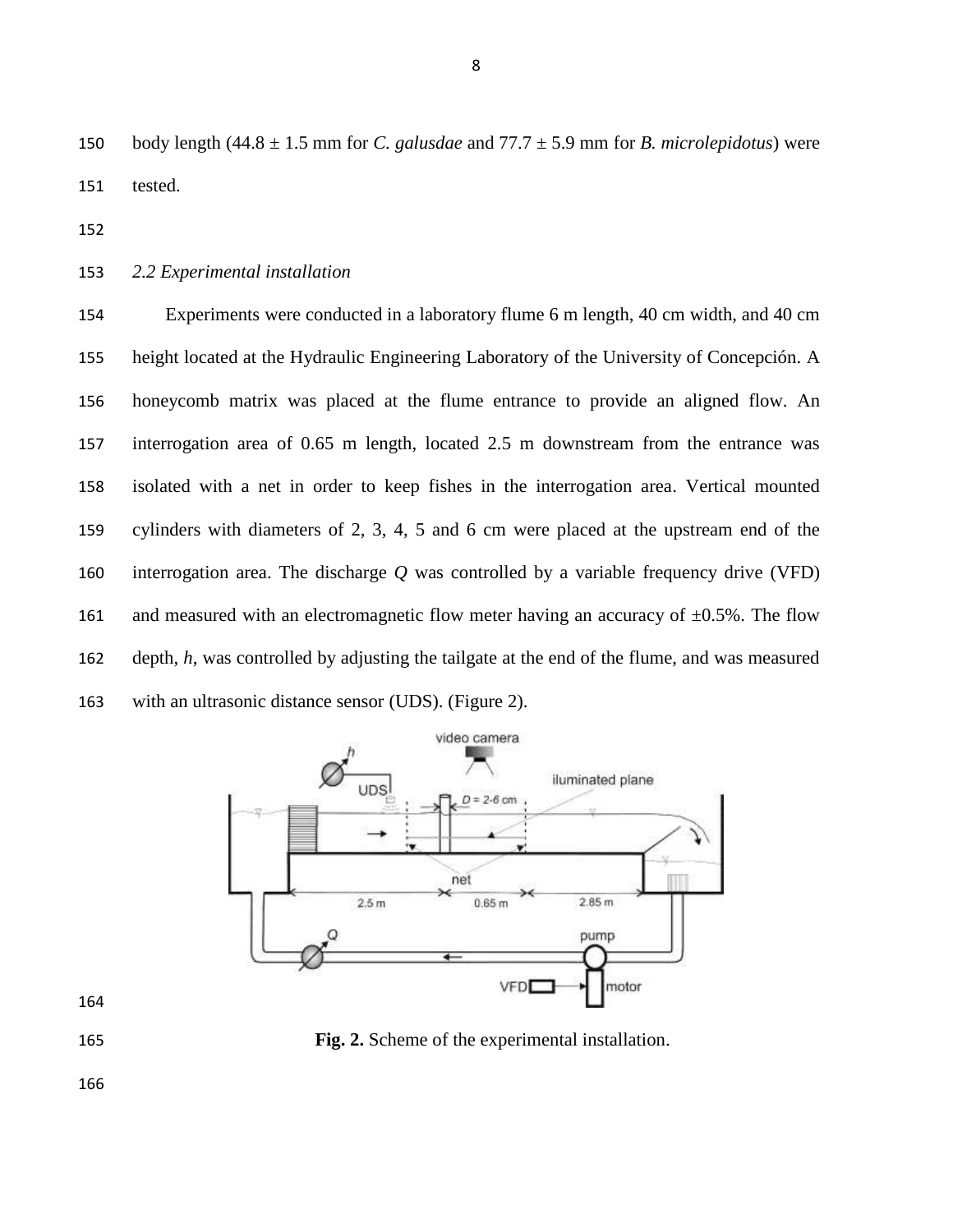#### *2.3. Particle Image Velocimetry*

 The flow field was characterized using a two dimensional Particle Image Velocimetry (PIV) measurement system in order to determine the vortex shedding frequencies *f* and corresponding length scale, *L<sup>u</sup>* at the cylinder wakes. Measurements were performed at a horizontal plane located at a height of 40% of the flow depth. The particle seeding density was carefully designed to allow the recommended minimum of ~5 particles in each interrogation window (Adrian and Westerweel, 2011). A Sony Action Cam HDR- AS100V® with a 32GB memory, 1280x720 pix resolution and acquisition frequency of 120 Hz was used to record the particle motion. For the flow conditions analyzed, the 120 Hz allowed displacements between frames larger than the particle diameter in the images, thus errors produce by short displacements were minimized. These displacements were also long enough to allow a good correlation peak magnitude in the correlation analysis. To ensure statistical convergence, the flow field was measured during 7 minutes, i.e. 50400 frames.

 Before the measurements, but using the same experimental conditions, a target containing reference marks was placed in the flow channel at same position as the light plane. Images of the target were used to correct the PIV images for typical barrel and pincushion lens distortions, but also to correct optical deformations induced by the experimental setup. After the PIV processing was completed, the displacements in camera coordinates (pix) were converted to real world coordinates (cm) using also the information provided by the calibration target. An enclosure around the flume was built to avoid the recording of environmental light in the images. Analogously to the work by Gross et al. (2010) two sources of light were used as the light density of a single one was not enough to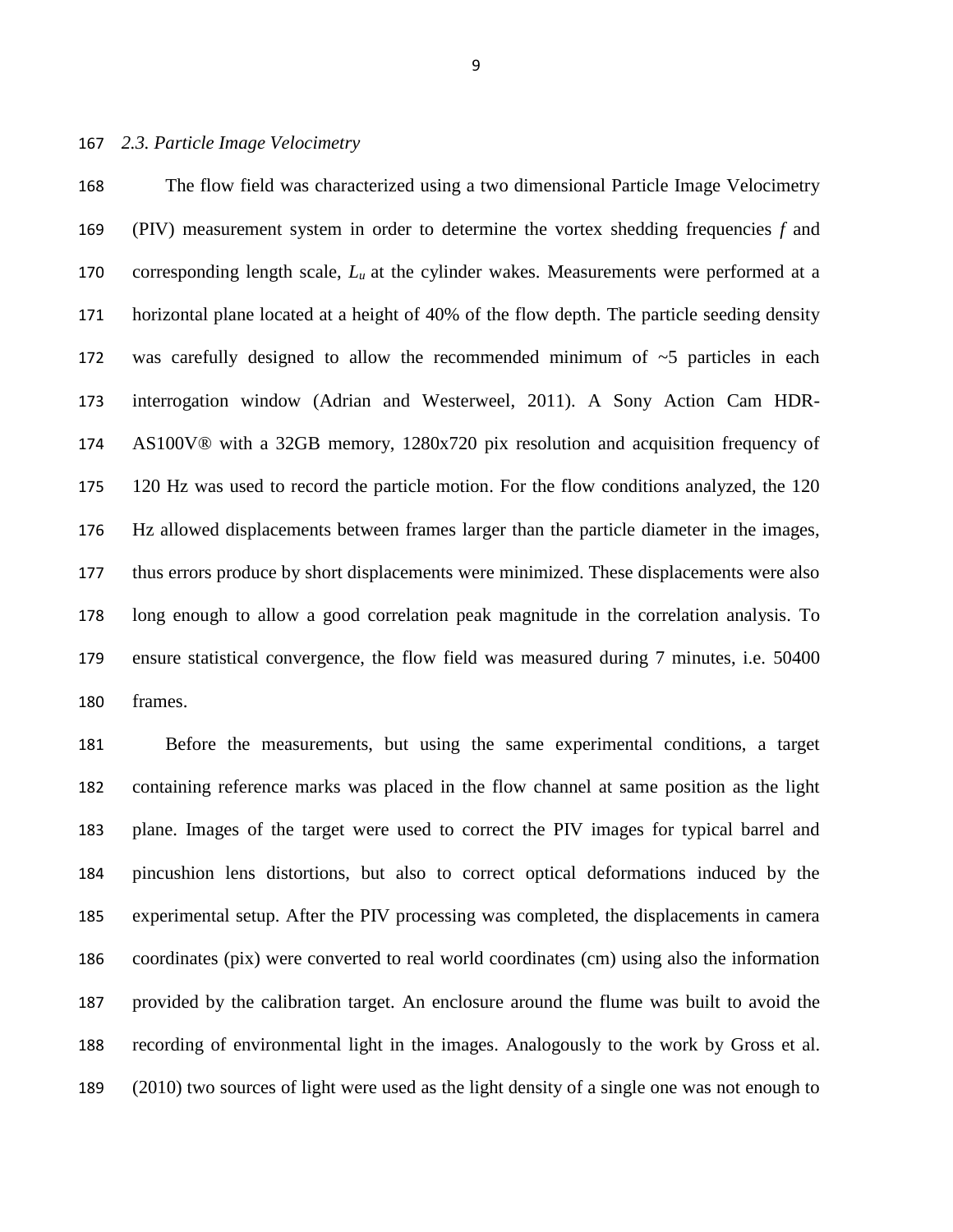produce a good contrast level in the images. The light was collimated to illuminate a flow region of 20 cm-long and 0.8 cm-wide. Polyamide-12 particles of 100 µm diameter and 192 1.06  $g/cm<sup>3</sup>$  density were used as tracers. The size and density of these particles ensure that they will respond to a wide range of flow structures of interest (Melling, 1997).

 Tracer displacement was calculated using the toolbox for Matlab, PIVlab® developed by Thielicke and Stamhuis (2014a,b). A multi-pass approach with final interrogation windows of 32 x 32 Pix was used for the calculations. With the aim of improving the velocity estimation in high shear regions, the image deformation technique was used (Scarano, 2001). The displacement calculation was improved using a Gaussian subpixel accuracy estimation (Adrian and Westerweel, 2011). The percentage of outlier vectors in individual frames was always less than the 4~5% recommended (Adrian and Westerweel 201 2011). During the post processing of the estimated velocity fields, the universal outlier filter of Westerweel and Scarano (2005) was used for outlier removal, while a cubic interpolation technique was used for their estimation.

# *2.3.1 Vortex shedding frequency*

 Time series of the spanwise velocity component were extracted from the PIV measurements and a Fourier analysis was performed for determination of the dominant frequencies corresponding to shedding frequencies of the wake vortices. The power spectra 209 density,  $E_n$  was calculated for each experiment applying the Fourier transform to the 210 spanwise velocity autocorrelation function  $R<sub>v</sub>(\tau)$  of the velocity fluctuations *v*':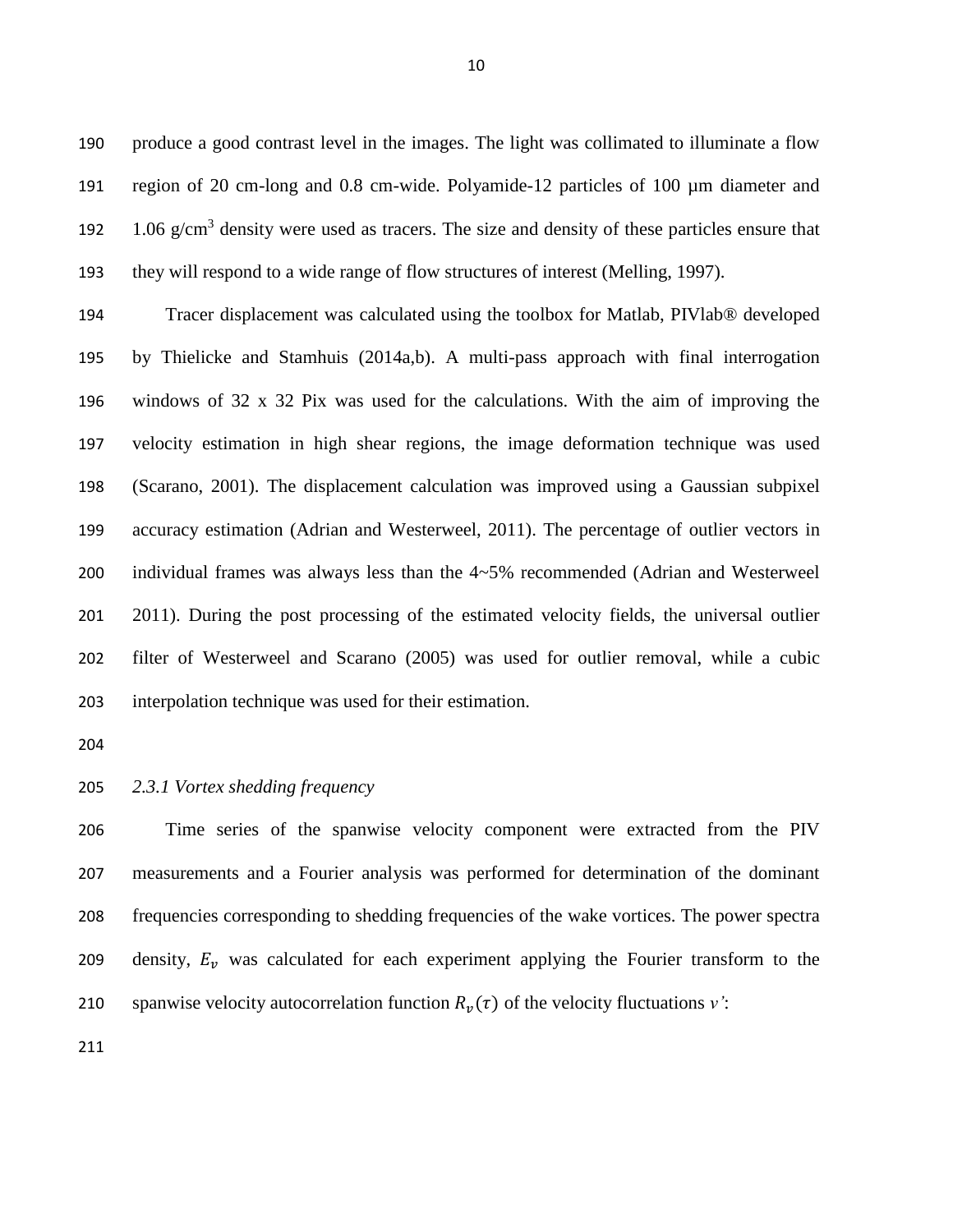$$
212 \qquad R_{\nu}(\tau) = \overline{\nu'(x,t)\nu'(x,t+\tau)} \tag{1}
$$

213 
$$
E_{\nu} = \frac{1}{2} \pi \int_{-\infty}^{\infty} e^{-i f \tau} R_{\nu}(\tau) \partial \tau
$$
 (2)

 The Fourier transform decompose the autocorrelation signal into a family of frequencies, where each frequency is associated with a different energy level. Peaks of the power spectra density correspond to dominant frequencies. In this case, the vortex shedding frequency correspond to the maximum spectral peak. The method of Welch (Welch, 1967) as implemented in the signal processing toolbox of Matlab was used for the calculations.

219

# 220 *2.3.2 Vortex length scale*

221 The integral vortex length scale is  $L<sub>u</sub>=D$ , with *D* the cylinder diameter. With additional 222 assumptions (Taylor, 1935), vortex length scale is given by  $L_u = U / f$ , where f is the 223 shedding frequency.

224

# 225 *2.4. Fish behavior and tail beat kinematics*

 Video records of fish motion with 20 minutes duration were analyzed to characterize the fish behavior and the tail beat kinematics following the methodology by Oufiero et al. (2014). Fish were recorded dorsally at 120 fps using a Sony Action Cam HDR-AS100V®. The images obtained with this camera were also corrected for optical distortions.

**230** For determination of tail beat amplitude (λ) and tail beat frequency ( $f_{TB}$ ) videos were 231 digitized using the software ImageJ (U.S. National Institutes of Health, Bethesda, 232 Maryland, USA, http://imagej.nih.gov/ij/). The base of the caudal fin was digitized for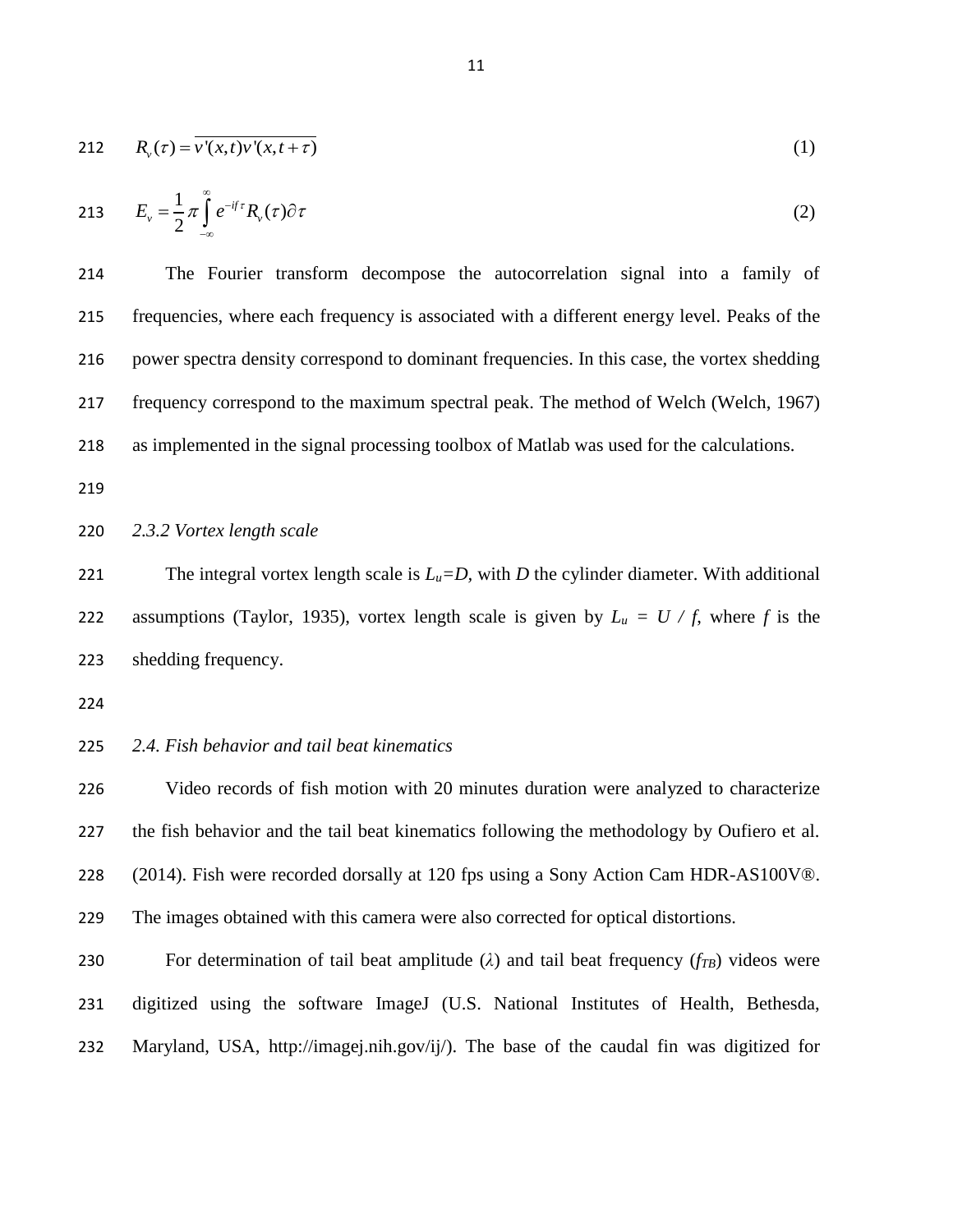consecutive full tail beats taken from portions of the swimming trials with minimal movement of the fish centroid. This point was digitized when the tail was extended maximally laterally, on either side for each of the full tail beats (Fig. 3).



**Fig. 3.** Digitized points (1 and 2) for determination of the tail beat amplitude λ.

 Horizontal and vertical coordinates for each video and trial were further processed to obtain the average tail beat amplitude and timing. Tail beat time was the time it took for one complete tail beat cycle, from maximal lateral position on the right side of the fish, through the center position, to the maximum lateral position on the left side of the fish, and back to the original starting position on the maximum lateral right side. From these two observations, tail beat frequency *fTB* was calculated, i.e. the inverse of the tail beat time was calculated, giving an estimate of the number of tail beats per second. In order to quantify the propulsion effort in terms of tail beats the average tail beat frequency  $f_{TB}^{30}$  corresponding to 30 tail beats was analyzed. The fish Strouhal number,  $St_{fish} = f_{TB}^{30} \lambda / U$ , was then determined. *U* is the section averaged flow velocity.

*2.5. Experimental series*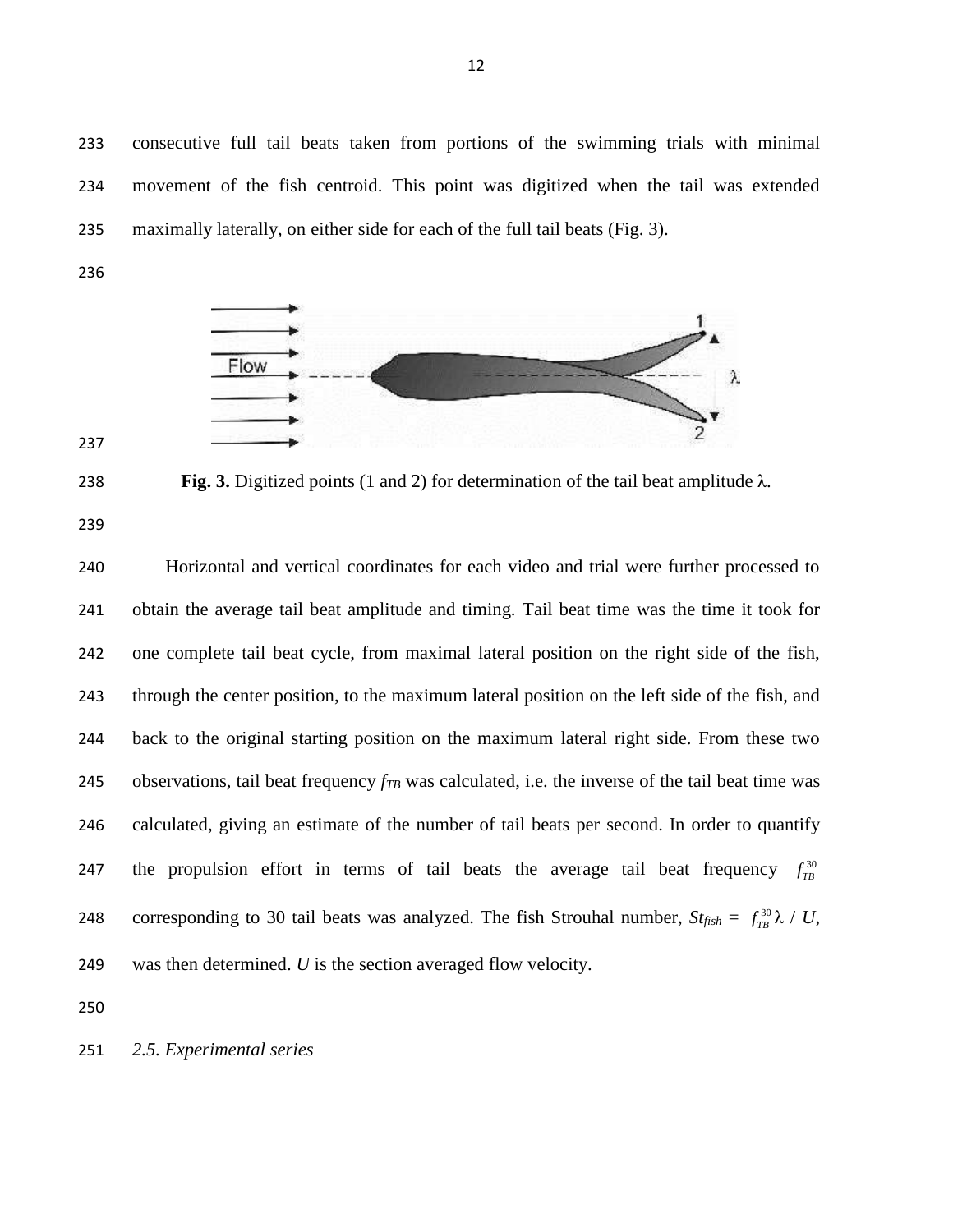Six individuals of each study species, having similar body length (BL) and critical swimming speed, were tested with free flow, and with five cylinders having diameters of 2, 3, 4, 5, and 6 cm. S1 was the reference series with free flow experiments. Series S2 and S3 served to investigate behavior and tail beat kinematics of *C. galusdae* and *B. microlepidotus* in the presence of cylinders, respectively. In series S2 and S3, individuals were exposed to repeated tests, being exposed to wakes caused by the cylinder of 2, 3, 4, 5, and 6 cm in diameter. Conditions for each of the 72 experiments are included as supplementary material. Each trial began with 1.5 hours of acclimatization with a section averaged velocity of 1 BL/s in order to decrease the stress produced on the fish. Subsequently, flow velocity was slowly raised up to the tested condition. In order to avoid fish fatigue, in all experiments the section averaged flow velocity was equal 0.7 times the critical swimming speed of the individual, *Ucr* (Webb, 1971), which was reported by Laborde et al. (2016). In order to confirm this assumption variation of tail beat frequency at the beginning and end of the experiments was compared with the Wilcoxon Matched Pair 266 Test. The experiments spanned cylinder Reynolds number  $Re_D = \rho UD / \mu$ , where  $\rho$  is the 267 fluid density, *U* the section averaged flow velocity, *D* the cylinder diameter and  $\mu$  the dynamic viscosity of water, in the range of 3000 to 17000 and cylinder Strouhal number *St*  $= f D / U$ , where f is the shedding frequency from 0.17 to 0.21.

 Tail beat frequency, tail beat amplitude and fish Strouhal number were compared between the two species with a one-way Analysis of Variance (ANOVA) prior verification of variance and normality homogeneity tested by the Levene and the Kolmogorov-Smirnov test, respectively. Significant differences of the tail beat kinematics and fish Strouhal in 274 wakes and free flow for each species were tested using a Friedman ANOVA  $\chi^2$  test.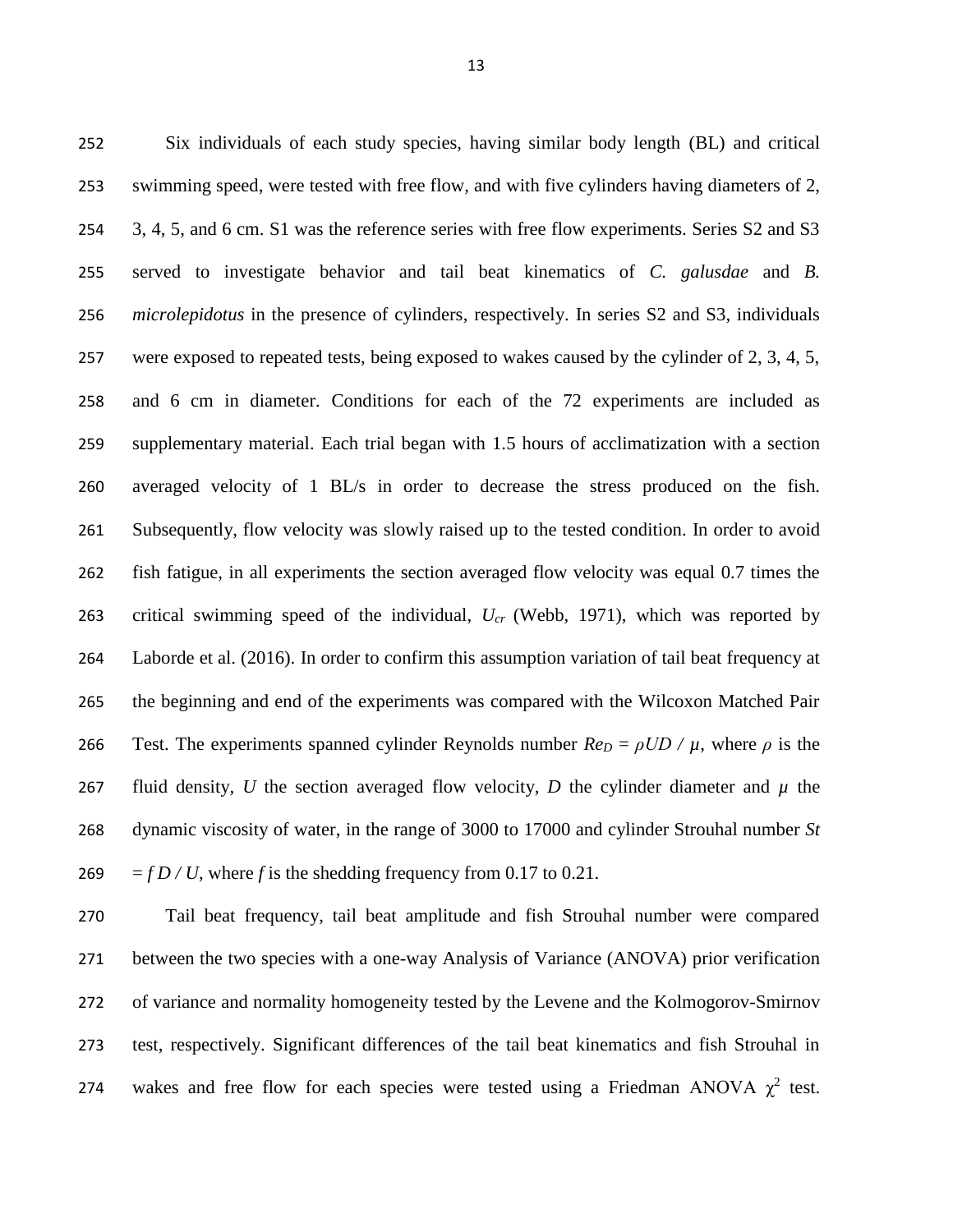Tendencies of the aforementioned variables with flow properties such as the relative vortex size and vortex shedding frequency were analyzed fitting linear or potential regressions.

**3. Results**

### *3.1. Flow properties*

280 The angle of flow separation,  $\alpha$  at the cylinder wakes was computed from the Reynolds 281 stress distributions as illustrated in Fig. 4 (a). In all cases  $\alpha = 15^{\circ} \pm 1^{\circ}$ . The point of merging of the two separated shear layers in Fig. 4 (a) can be identified as the location of the peak of the TKE profile at the longitudinal centerline position in Fig. 4 (b). For small diameters the distance of the TKE peak to the cylinder slightly increases. After the TKE peak almost a linear decay of the TKE with the downstream direction is observed, which occurs as a consequence of the diffusion of the wake vortices, or in other words occurs as a consequence of the processes responsible of recovering the channel flow condition. Figures 4 (c) and 4 (d) shows the autocorrelation function and corresponding spectral peak in experiment S3-19 according to Eqs. (1) and (2). From the figure 4 (d) the dominant frequency is 0.7 Hz.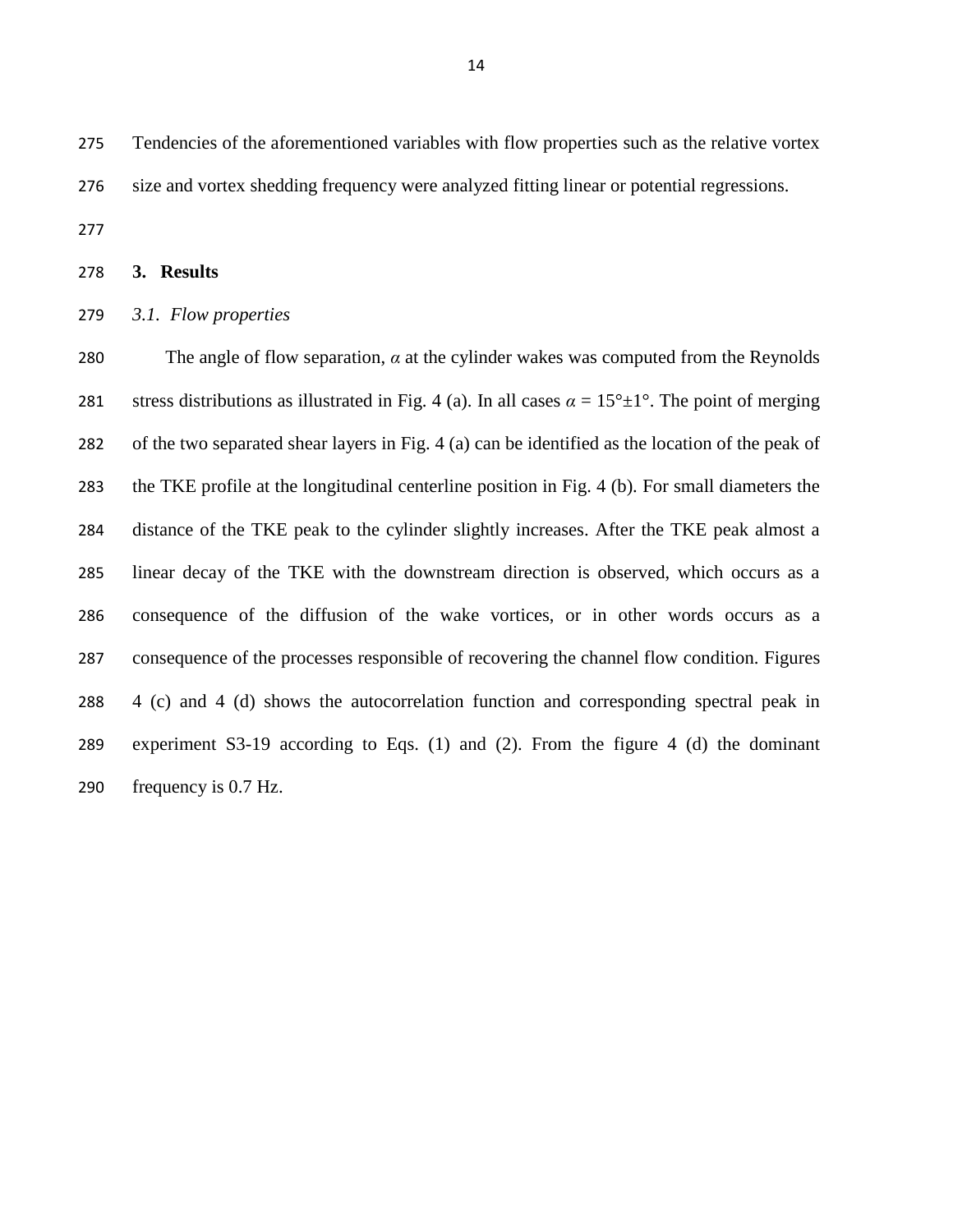

**292** Fig. 4. a) Normalized Reynolds stresses  $\overline{v'u'}/U^2$ , b) profiles of Turbulent Kinetic Energy along the centerline, c) spanwise velocity autocorrelation function, and d) power spectral density for experiment S3-19.

 Table 1 in Suppl. Material includes frequency for each experiment. Cylinder wakes were found in the so-called shear-layer transition regime with Kelvin-Helmholtz 297 instabilities which occurs in the range  $1000 < Re<sub>D</sub> < 100,000$  (Williamson 1996). The wake vortices were shed on a vertical axis at a dominant frequency described by the cylinder Strouhal number. In the experiments the observed relationship between *Re<sup>D</sup>* and *St* followed the curve proposed by Fey et al. (1998):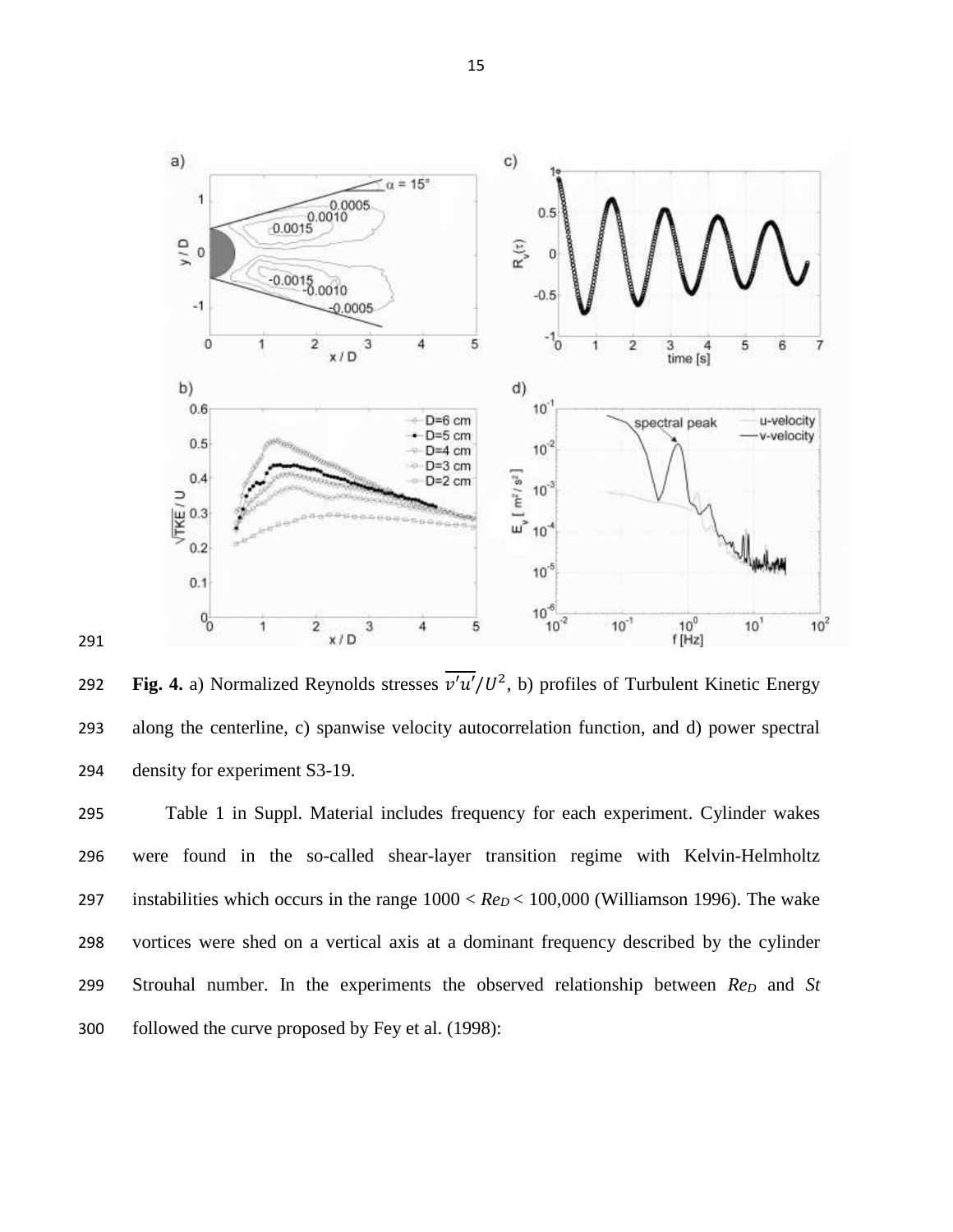$$
St = \begin{cases} 0.2040 + \frac{0.3364}{\sqrt{Re_D}} & 1300 < Re_D < 5000\\ 0.1776 + \frac{2.2023}{\sqrt{Re_D}} & 5000 < Re_D < 2 \cdot 10^5 \end{cases}
$$
(3)

302

#### 303 *3.2. Fish behavior*

 Video records of fish motion during the experiments revealed that both studied species interacted with vortices with different consequences for swimming kinematics, i.e. propulsion effort associated with the movement of the caudal fin (see supplementary material). In the free flow condition, *C. galusdae* exhibited a burst-and-coast swimming style. In general, all analyzed individuals of this specie avoided the cylinder wakes, searching for more favorable flow conditions (i.e., less swimming effort) in the interrogation area. During the experiments with cylinders >2 cm in diameter, *C. galusdae* diminished the coast phase respect to the free flow, reducing it with the vortex length scale towards zero, and when entering in these wakes clear destabilization was observed (See Video 1 in supplementary material). In this context, destabilization was considered to have occurred when the fish was displaced downstream, accompanied by lateral displacement and loss of heading, despite increasing tail beat frequency (Tritico & Cotel, 2010; Maia et al., 2015).

317 In contrast, *Basilichthys microlepidotus* swam holding position in free flow, and in the 318 cylinder wakes (See Video 2 in supplementary material). Its lateral body displacement in 319 the cylinder wake was consistent with the width of the wake (Figure 4) as observed for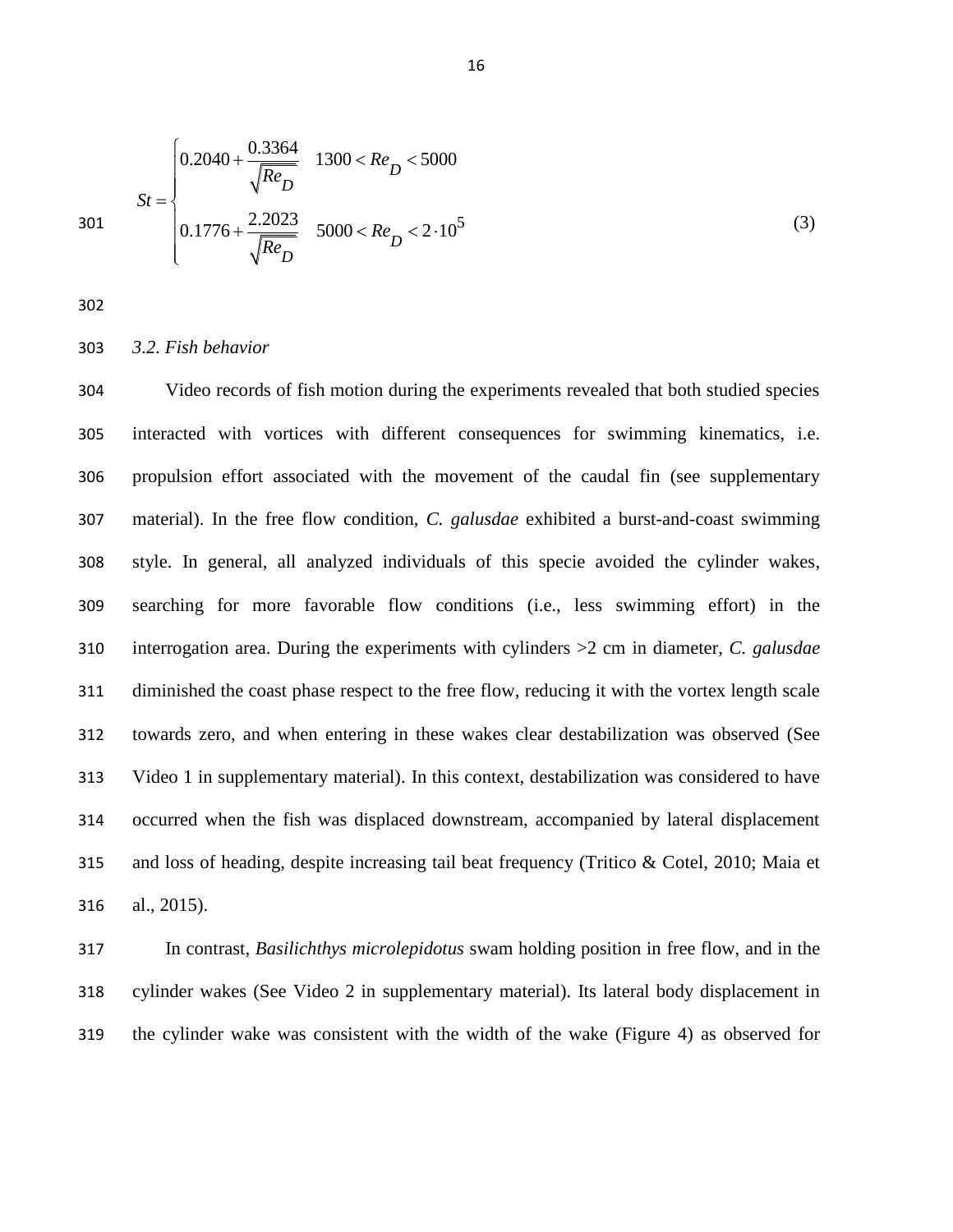Kármán gaiting (Liao et al., 2003a; Liao et al., 2003b; Liao et al., 2007; Taguchi and Liao, 2011).

*3.3. Tail beat kinematics*

 During experiments tail beat frequency did not show a trend of change with time (See Figure 1 in Supplementary material). Additionally, no significant differences in average tail beat frequency in free flow and wake were observed (Wilcoxon Matched Pair Test was Z = 0,943, p = 0,345 for *C. galusdae*, and Z = 1,153, p = 0,248 for *B. microlepidotus*)*.* This results support that no time effect related to fatigue occurred in the experiments. Detailed information is included as supplementary material.

# *3.3.1 Tail beat frequency, fTB*

 *Cheirodon galusdae* adopted a burst-and-coast swimming style. Typically, a burst phase consisted of 5 to 20 tail beats, and thus for individuals of *C. galusdae* the average tail beat frequency,  $f_{TB}^{30}$  included several burst and coast phases. *Basilichthys microlepidotus*  used the caudal fin for propulsion continuously and thus  $f_{TB}^{30}$  was constant.  $f_{TB}^{30}$  was 336 significantly higher in *C. galusdae* (8.18  $\pm$  1.30 SD) than in *B. microlepidotus* (4.87  $\pm$  0.41 337 SD) (one way ANOVA,  $F_{(1,70)} = 77.35$ , p < 0.001).

Different tendencies of  $f_{TB}^{30}$  with the relative vortex size  $L_u / L$  and with vortex frequency *f* were observed for both species (Fig. 5). *Cheirodon galusdae* in cylinder wakes 340 presented higher values of  $f_{TB}^{30}$  than in the free flow case, up to 52% (ANOVA  $\chi^2$ =19.37,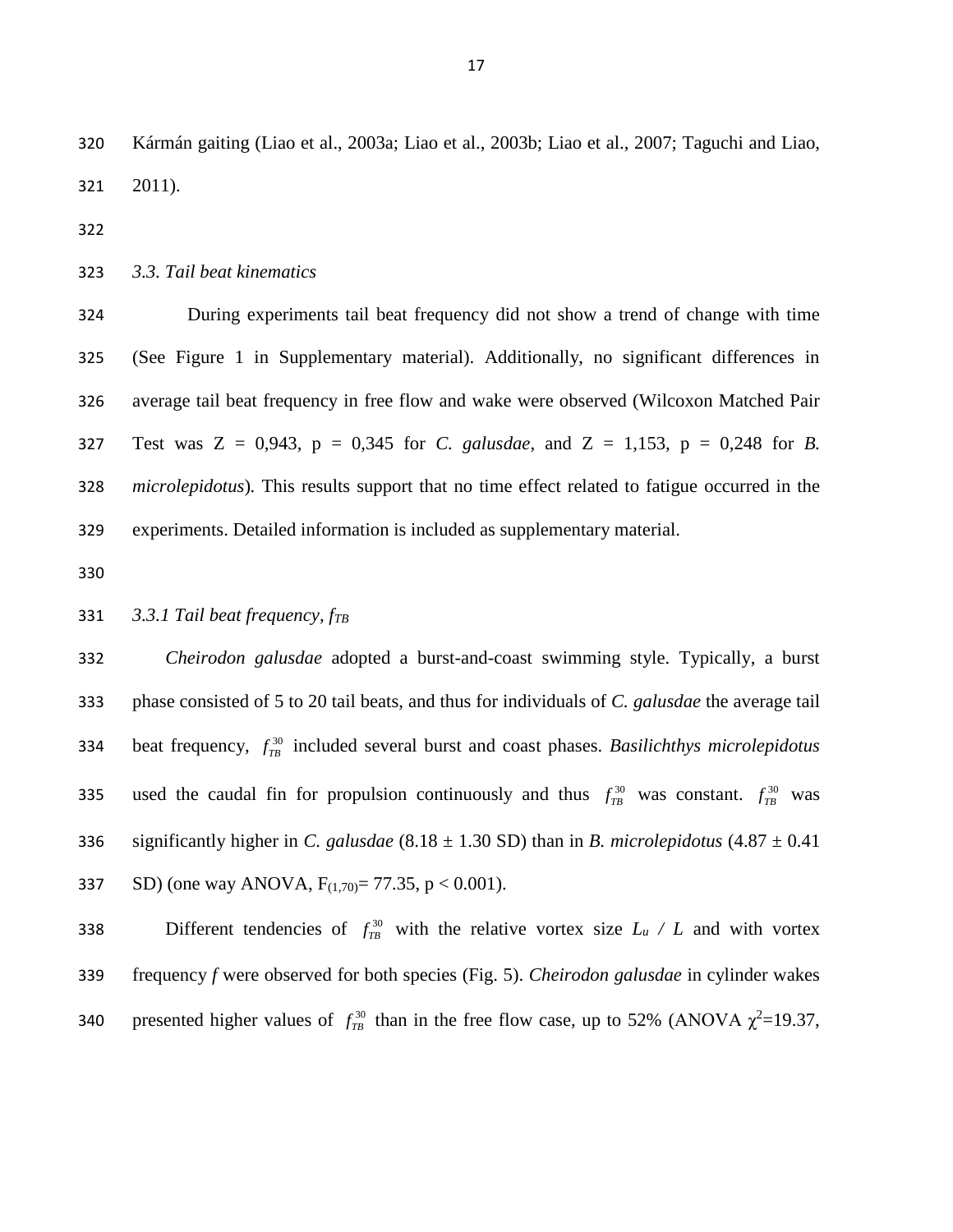p<0.001). By the contrary, *B. microlepidotus* presented similar values of  $f_{\text{TB}}^{30}$  in free flow 341 342 and in cylinder wakes (ANOVA  $\chi^2$ =4.47, p=0.48).

343 The tail beat frequency of both species did not change significantly with the flow 344 properties, i.e. relative vortex size  $(R^2=0.084, p=0.119$  for *C. galusdae* and  $R^2=0.029$ , 345  $p=0.365$  for *B. microlepidotus*) and vortex shedding frequency ( $R^2=0.107$ ,  $p=0.077$  for *C*. 346 galusdae and  $R^2$ =0.021, p=0.447 for *B. microlepidotus*).

347



**Fig.** 5. a) Average tail beat frequency,  $f_{TB}^{30}$  divided by average tail beat frequency in the 349 reference series S1 with free flow,  $f_{T\!B}^{\infty}$  over relative vortex size  $L_u/L$ . b)  $f_{T\!B}^{30}$  over relative 350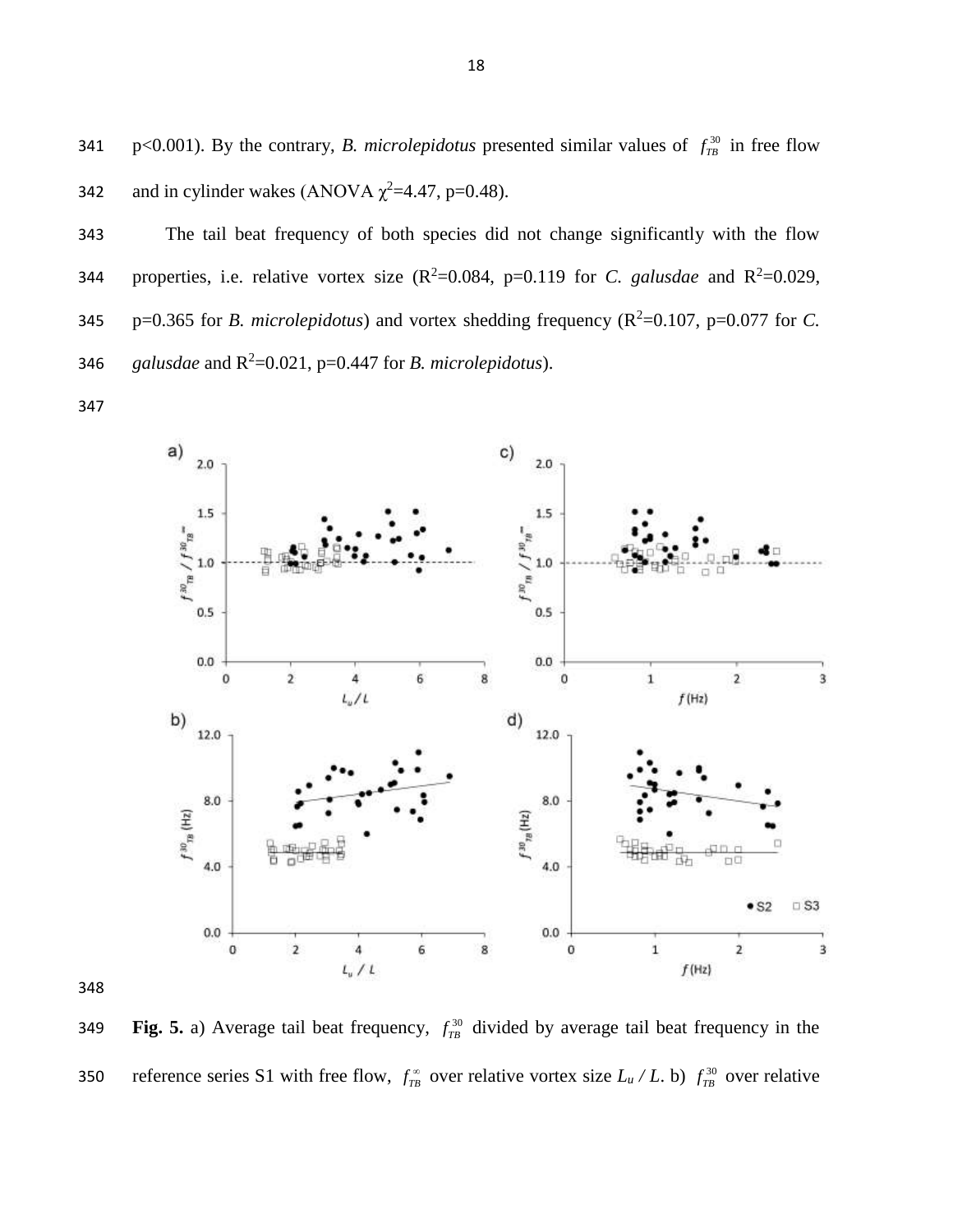vortex size  $L_u / L$ . c)  $f_{TB}^{30}$  divided by  $f_{TB}^{\infty}$  over vortex frequency *f*, and d)  $f_{TB}^{30}$  over *f* for 351 352 experiments of series S2 (circles) and S3 (squares). Grey dashed lines indicate the free flow 353 condition for reference. Black, solid lines show the observed tendencies.

354

# 355 *3.3.2. Tail beat amplitude*

356 Relative tail beat amplitude  $\lambda^*$  (normalized with the fish length,  $\lambda^* = \lambda / L$ ) was 357 significantly higher in *C. galusdae* (0.28 ± 0.03 SD, and 0.21 ± 0.03 SD for *B.*  358 *microlepidotus*; one way ANOVA,  $F_{(1,70)} = 72.41$ ,  $p < 0.001$ ). The tail beat amplitude 359 showed a significant increase for individuals of both species in the cylinder wake respect to 360 the free flow case, up to 55% ( $\chi^2$ =21.38, p<0.001 for *C. galusdae*, and  $\chi^2$ =22.26, p<0.001 361 for *B. microlepidotus*) (Figure 6). Tail beat amplitude ranged between 0.16 and 0.37 times 362 the fish length with a mean value of  $\lambda = 1.26 \pm 0.17$  SD for *C. galusdae* and  $\lambda = 1.64 \pm 0.19$ 363 SD for *B. microlepidotus*. For both species *λ\** increased with the relative vortex size *L<sup>u</sup> / L* 364 following a potential relationship  $\lambda^* = a(L_u/L)^b$  (*a*=0.180, *b*=0.296, R<sup>2</sup>=0.561, p<0.001), 365 and decreased linearly with vortex frequency f, following  $\lambda^* = m + nf$  (m=0.337, n=-0.039, 366  $R^2=0.371$ , p<0.001 for *C. galusdae*, and m=0.271, n=-0.043, R<sup>2</sup>=0.464, p<0.001 for *B*. 367 *microlepidotus*).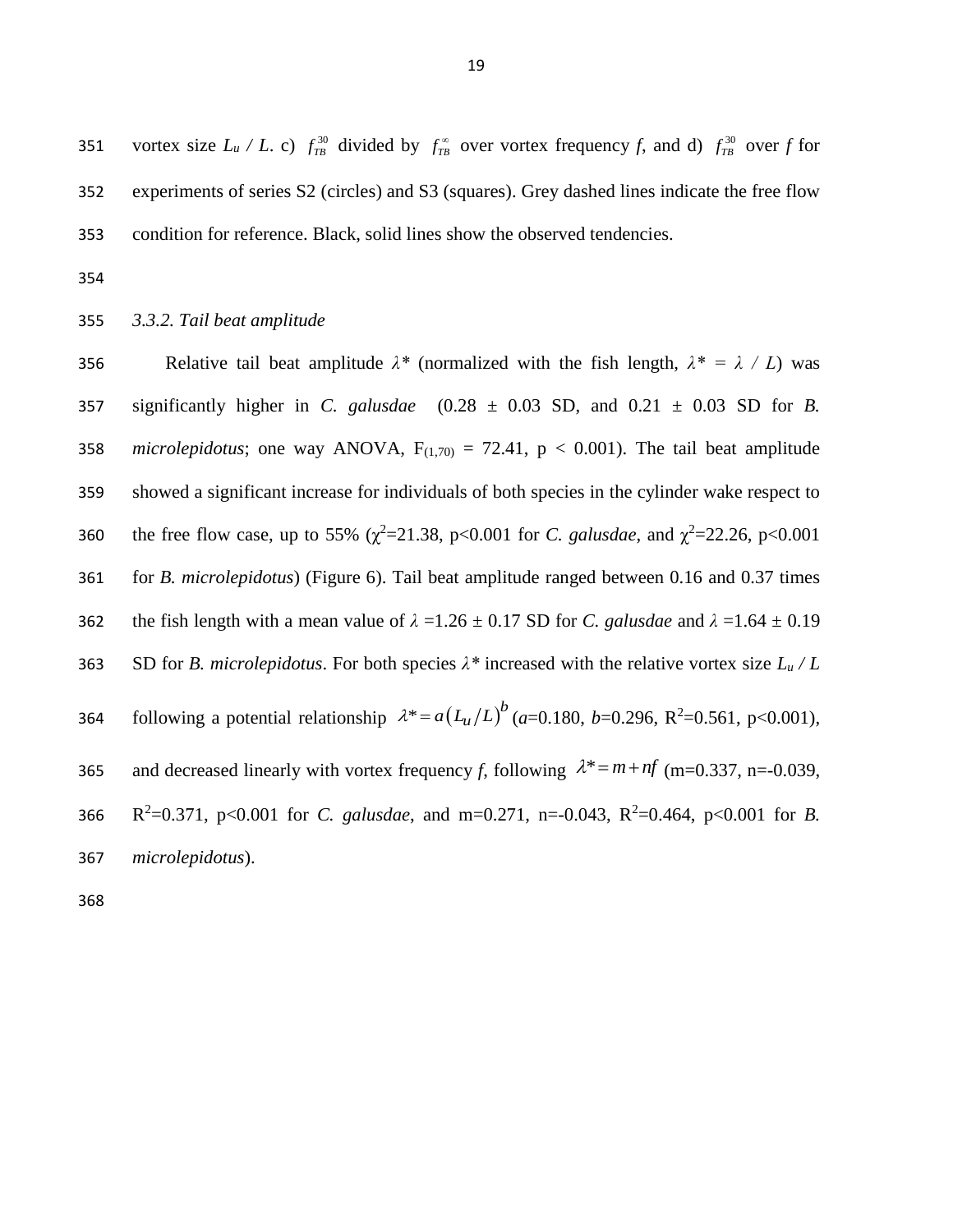

 **Fig. 6.** Tail beat amplitude, *λ* divided by tail beat amplitude in reference series S1 with free **371** flow,  $λ^∞$  over relative vortex size  $L<sub>u</sub> / L$ , (with  $L<sub>u</sub> = U / f$ ). b) Normalized tail beat amplitude 372  $\lambda^*$  (relative to the fish length, *L*) over  $L_u/L$ . c) Tail beat amplitude,  $\lambda$  divided by tail beat amplitude in reference series S1 with free flow,  $\lambda^{\infty}$  over vortex frequency *f*, and d) normalized tail beat amplitude *λ\** over *f* for experiments of series S2 (circles) and S3 (squares). Grey dashed lines indicate the free flow condition for reference. Black, solid lines show the observed tendencies.

*3.4. Fish Strouhal number, Stfish*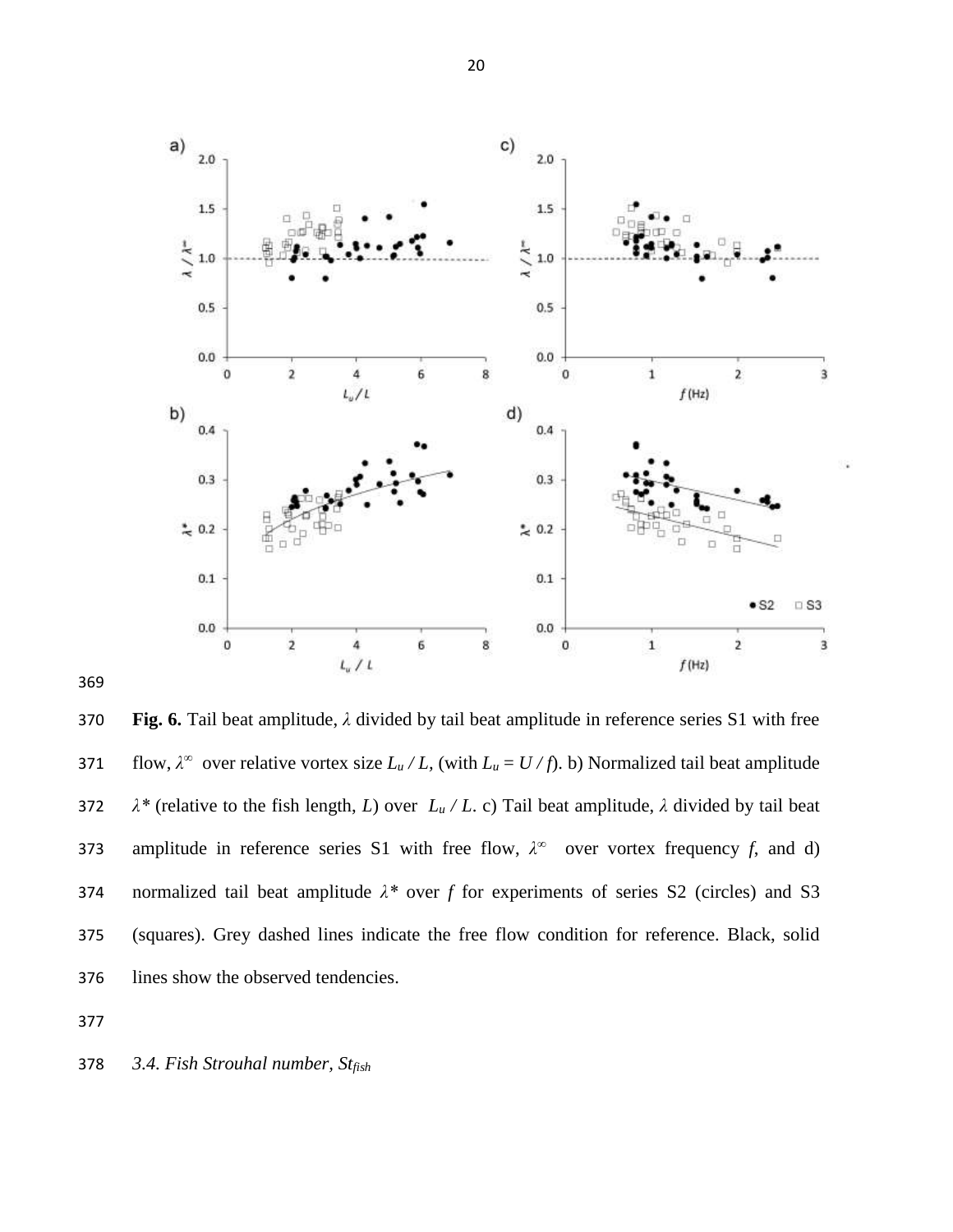379 *Stfish* showed no statistical differences between the two species (0.48 ± 0.10 for *C.*  380 *galusdae* and  $0.43 \pm 0.11$  for *B. microlepidotus*; one way ANOVA,  $F_{(1,70)} = 3.30$ ,  $p =$ 381 0.071).

382 In the free flow case fish Strouhal number  $St_{fish}^{\infty}$  ranged from 0.29 to 0.50 with a value 383 of  $0.38 \pm 0.08$  SD, while in the cylinder wakes *St<sub>fish</sub>* ranged from 0.28 to 0.80 with a 0.47  $\pm$ 384 0.11 SD. The fish Strouhal number in cylinder wakes was significantly higher than in free 385 flow  $(\chi^2 = 17.90, p = 0.003$  for *C. galusdae*, and  $\chi^2 = 17.78$ , p=0.0014 for *B. microlepidotus*) 386 (Fig. 7).

387 For both species *Stfish* increased with the relative vortex size following a potential 388 relationship  $St_{fish} = a(L_u/L)^b$  (*a*=0.356, *b*=0.235, R<sup>2</sup>=0.232, p<0.001), and decreased with vortex frequency *f*, following a potential relationship  $St_{fish} = af^b$  (*a*=0.481, *b*=-0.296, 389 390  $R^2=0.248$ , p<0.001). Neither a significant correlation of  $St_{fish}$  with the cylinder Reynolds 391 number *Re<sub>D</sub>* nor with the flow Strouhal number *St* was observed (p=0.147 and p=0.304, 392 respectively).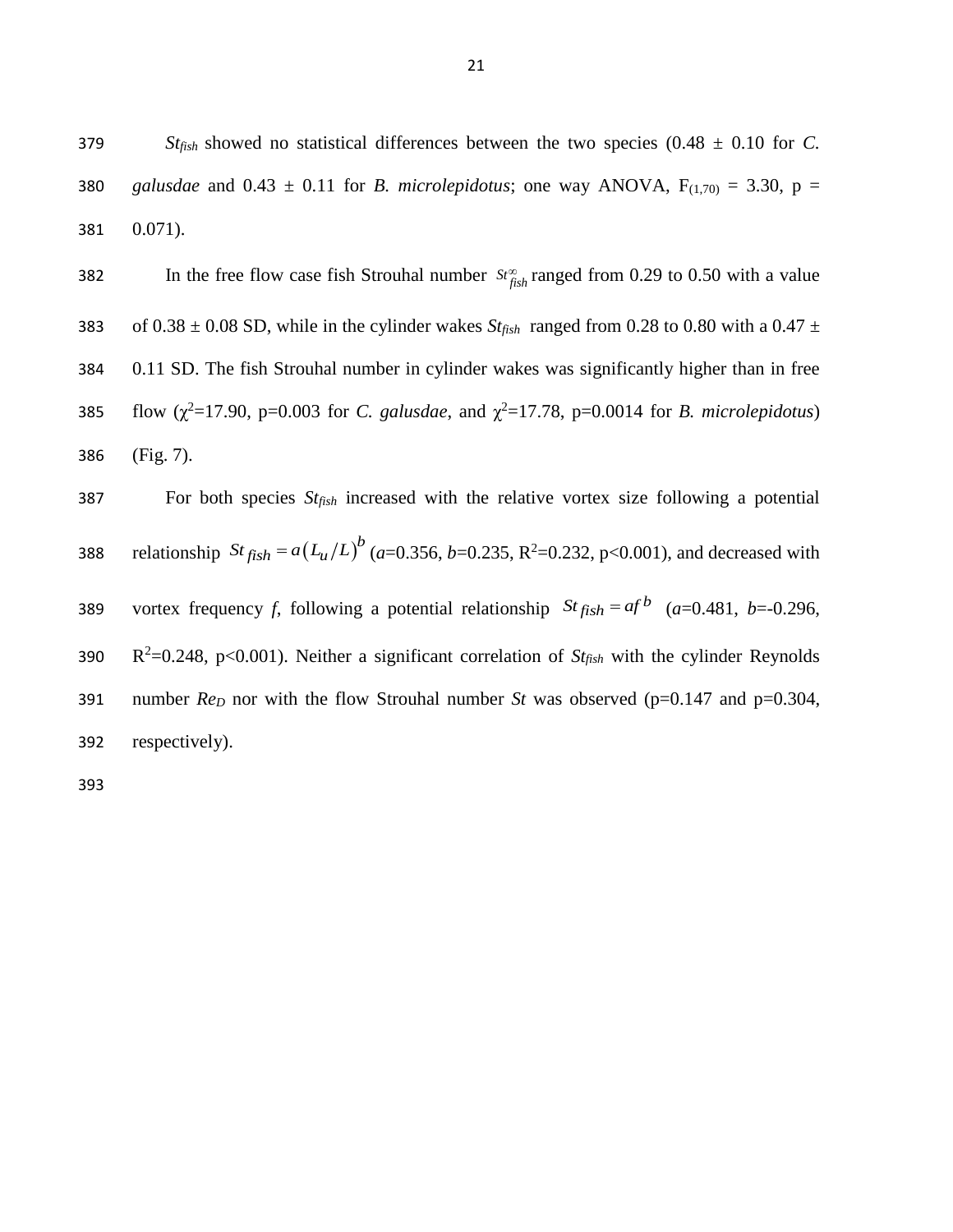



**Figure 7.** a) Fish Strouhal number,  $St_{fish} = f_{TB}^{30} \lambda/U$  divided by the fish Strouhal number in 396 the reference series S1,  $S_t^{\infty}$  over relative vortex size  $L_u / L$ , b)  $S_t f_{jish}$  over  $L_u / L$ , c) 397  $s_t$   $s_t$   $s_t$   $\frac{S_t}{f_{ish}}$  over *f*, and d)  $s_t$   $\frac{S_t}{f_{ish}}$  over *f*, for experiments of series S2 (circles) and S3 (squares). Grey dashed lines indicate the free flow condition for reference. Black, solid lines show the observed tendencies.

**4. Discussion**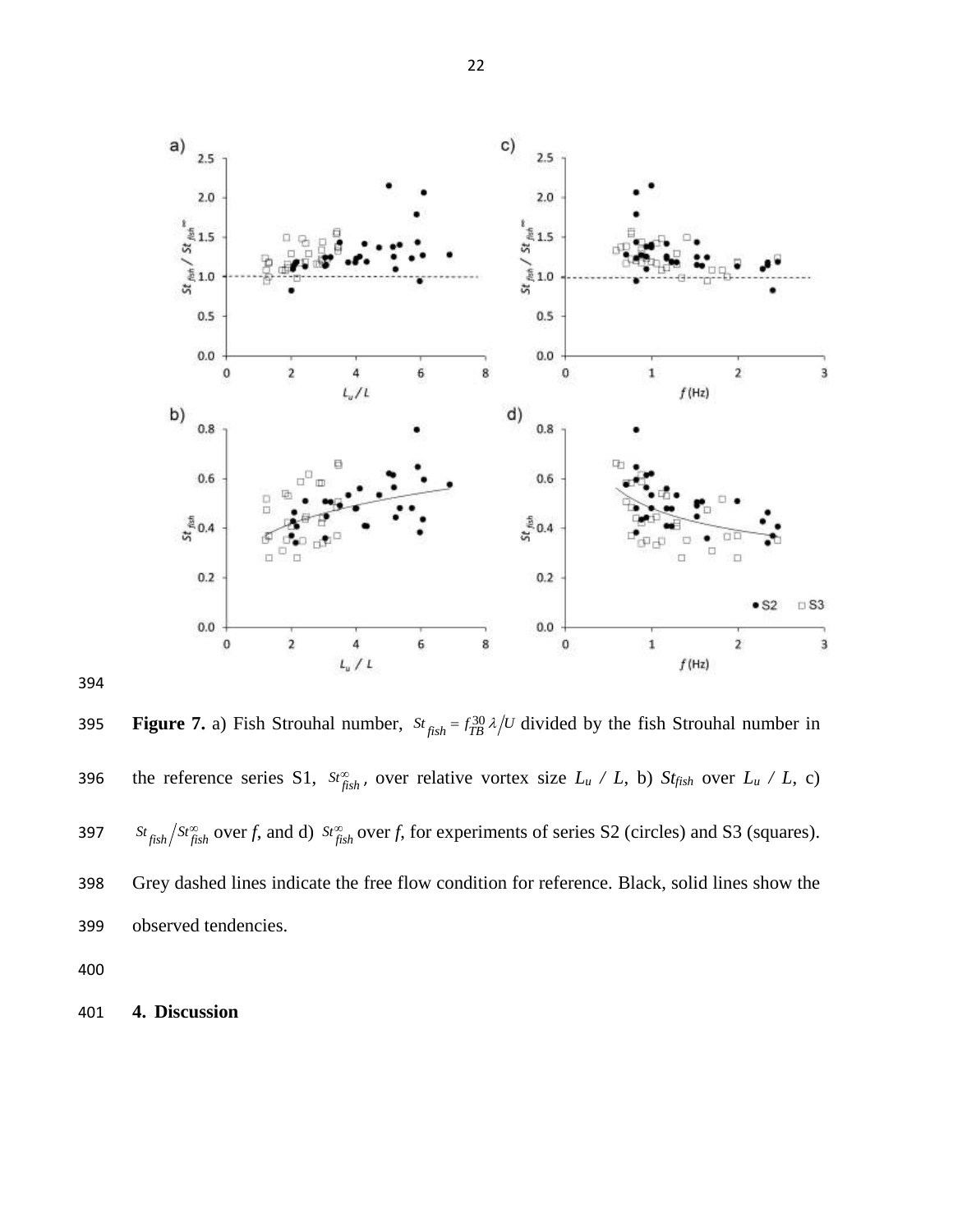Experiments on behavior and tail beat kinematics of fish swimming in a cylinder wake were analyzed in the context of fishway design criteria. A total of six individuals of *C. galusdae* and six individuals of *B. microlepidotus* (juveniles) were tested in a reference condition with free flow, and in the wake of cylinders having 2, 3, 4, 5, and 6 cm diameter. In all experiments, the average flow velocity was 0.7 times the critical swimming speed for each species, avoiding fish fatigue. Individuals had lengths that correspond to the standarized critical swimming speed and in this sense, they were representative of the species (Laborde et al. 2016). Individuals of each study species were selected to have similar body lengths, and thus they were considered replicates of the behavioral responses to turbulent wakes.

 Our results demonstrate the difficulties in establishing realistic hydraulic design criteria for multispecies fishways based on critical swimming speed and endurance curves only, due to the divergent swimming style and performance exhibited by the two species in the altered flows, i.e. cylinder wakes. As currently guidelines for hydraulic design of fishways are based on criteria suitable for relatively strong-swimming species with migratory behavior, such as salmonids (Katopodis and Williams, 2012), further development of fish passage technology is especially needed for non-sport fish (Link and Habit, 2015). The main reasons are: (i) although many non-sport fish do not exhibit strong migration patterns, 420 they do need to perform local movements to complete their life cycles (Piedra et al., 2012) and maintain idiosyncratic patterns of gene flow within river networks (Victoriano et al., 2012); (ii) the small body length of non-sport fish limits absolute swimming speeds (i.e. not relative to body length) (*e.g.* Mitchell, 1989; Nikora et al., 2003; Plew et al., 2007; Laborde et al., 2016); and (iii) depending on turbulence swimming performance may be enhanced,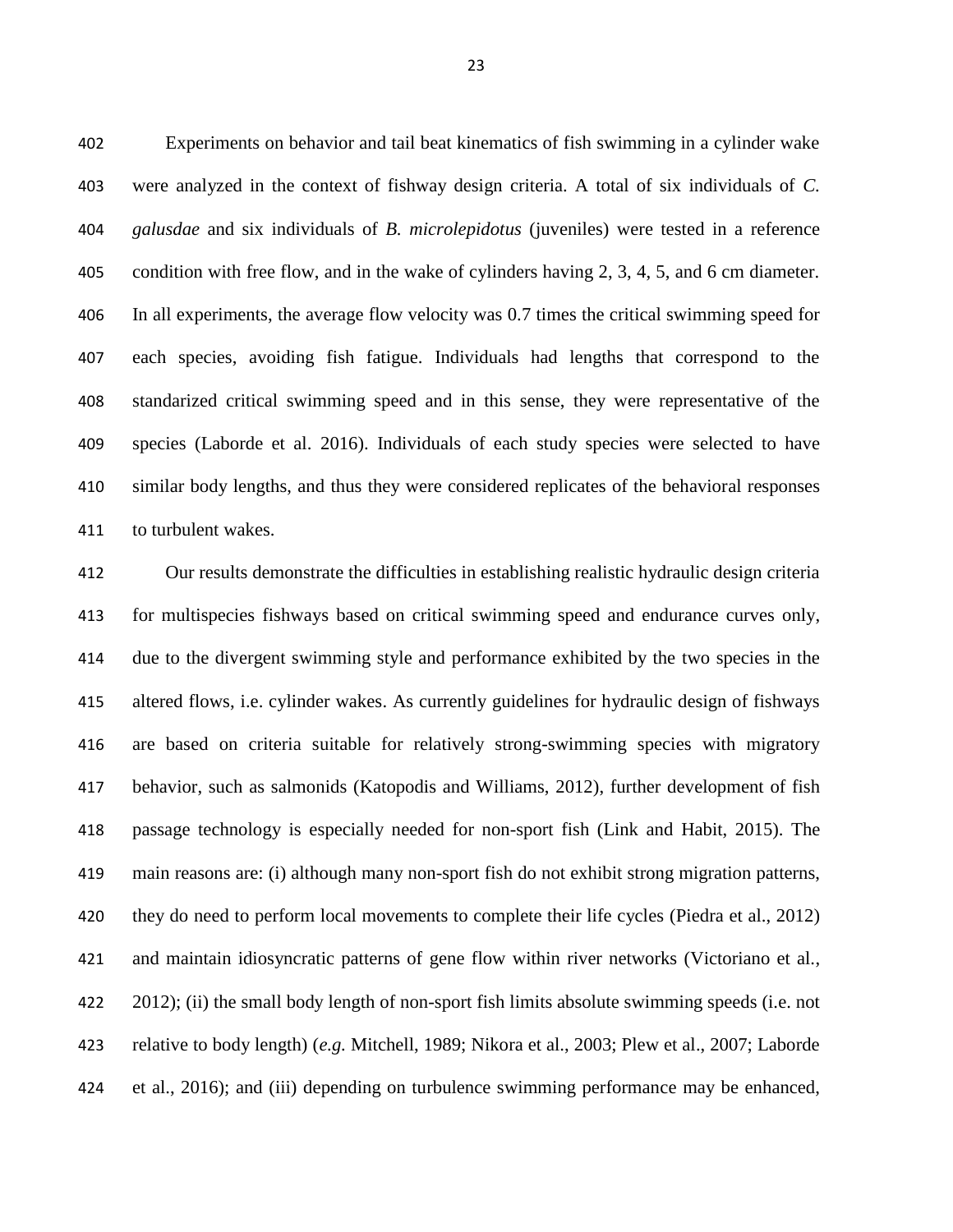diminished or unaffected in altered flows (Lacey et al., 2012; Wilkes et al., 2013; Enders and Boisclair, 2016).

 In nature, *B. microlepidotus* juveniles inhabit shallow riparian zones and littoral zones (Link and Habit, 2015), moving to the main current with maturity (Montoya et al., 2012). This ontogenetic shift in habitat use might explain its high swimming capacity relative to body length (Laborde et al., 2016). In our experiments, *B. microlepidotus* adopted a distinctive swimming gait by attuning its body amplitude to match the structure of the classic von Kármán vortex street found downstream of a bluff body. Tail beat amplitude increased with vortex length scale, and the lateral movement of the fish centroid in the wake was consistent the wake width. This indicates that *B. microlepidotus* was adopting a Kármán gait-like swimming strategy, thus reducing swimming costs in the cylinder wake. However, differently to rainbow trout (*Onchorhynchus mykiss*) (Liao et al., 2003a; Liao et al., 2003b; Liao et al., 2007; Taguchi and Liao, 2011) in the presence of cylinders, *B. microlepidotus* did not attune its tail beat frequency to the shedding frequency. One possible reason is that vortex length scale to fish length ratio was too high (for *O. mykiss* 440 the special conditions required for Kármán gaiting may be limited to  $0.25 < L_u/L < 0.5$ , 441 while in our experiments  $L_u / L > 1.2$ ). Even though *B. microlepidotus* in wakes did not change the tail beat frequency respect to the free flow, it increased the tail beat amplitude with the relative vortex length scale, evidencing a higher propulsion effort using the caudal fin. Further research in order to investigate if *B. microlepidotus* can gain an energetic advantage in the wake of a cylinder, by reducing muscle activity and oxygen consumption in comparison to swimming in the free flow, is needed.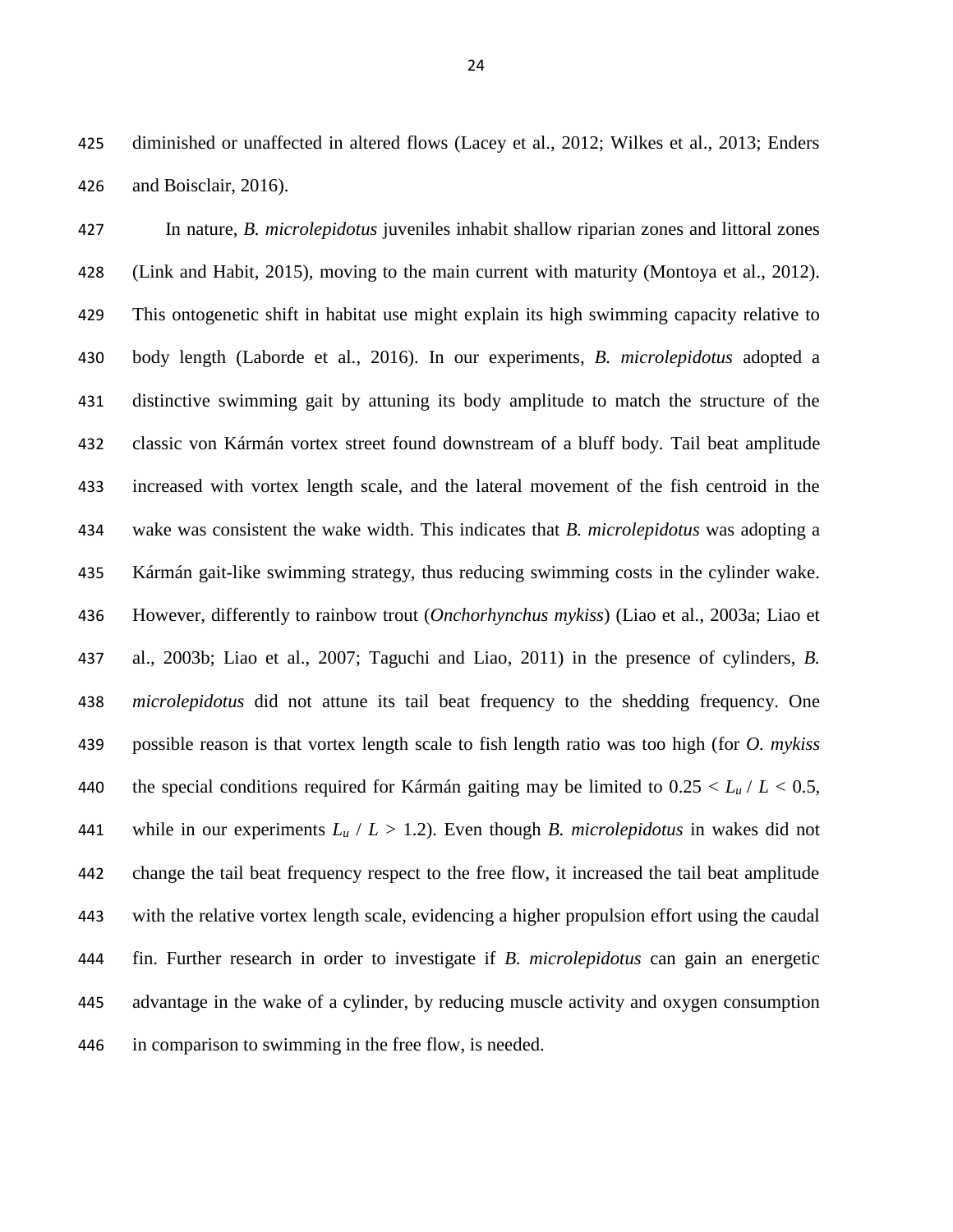In our experiments mean flow velocity was equal to 70% of the critical swimming speed of the individual. In nature, however, *C. galusdae* inhabits vegetated riparian zones with lower flow velocities (Link and Habit, 2015), swimming intermittently to hold position. Contrary to this behavior in nature, during experiments *C. galusdae* adopted a burst-and-coast swimming strategy often observed in fish with a fineness ratio of 4–6.5 (Videler 1993). Studied individuals of *C. galusdae* presented fineness ratios of 4. In the presence of cylinders >2 cm in diameter, *C. galusdae* reduced the coast phase dramatically, swimming quasi-continuously and suffering destabilization and displacement. Average tail beat frequency  $f_{T\}^{30}$  as well as tail beat amplitude increased with relative vortex length scale. Even though the burst-and-coast swimming style has been shown to save up to 45% of the energy due to drag reduction in the coast phases (Wu et al. 2007, Chung 2009) our results suggest that, under the studied conditions, *C. galusdae* increased propulsion effort in the cylinder wake due to coast phase reduction. It is not clear if the swimming behavior observed in *C. galusdae* constitutes aerobic or anaerobic activity. Therefore, further work on muscle activity and oxygen consumption is also required for this species.

The fish Strouhal number defined in terms of the average tail beat frequency  $f_{TB}^{30}$ , the 463 tail beat amplitude  $\lambda$ , and the section averaged flow velocity *U* can be interpreted as a measure of the propulsion effort. Extensive observations have shown that maximum 465 propulsive efficiency lies in the range  $0.25 < S t_{fish} < 0.35$  for a diversity of fish species (Triantafyllou et al., 1993; Eloy, 2012). In our study, both species converged towards this range with decreasing relative vortex size and corresponding higher shedding frequencies, following one tendency even when the two species adopted very different swimming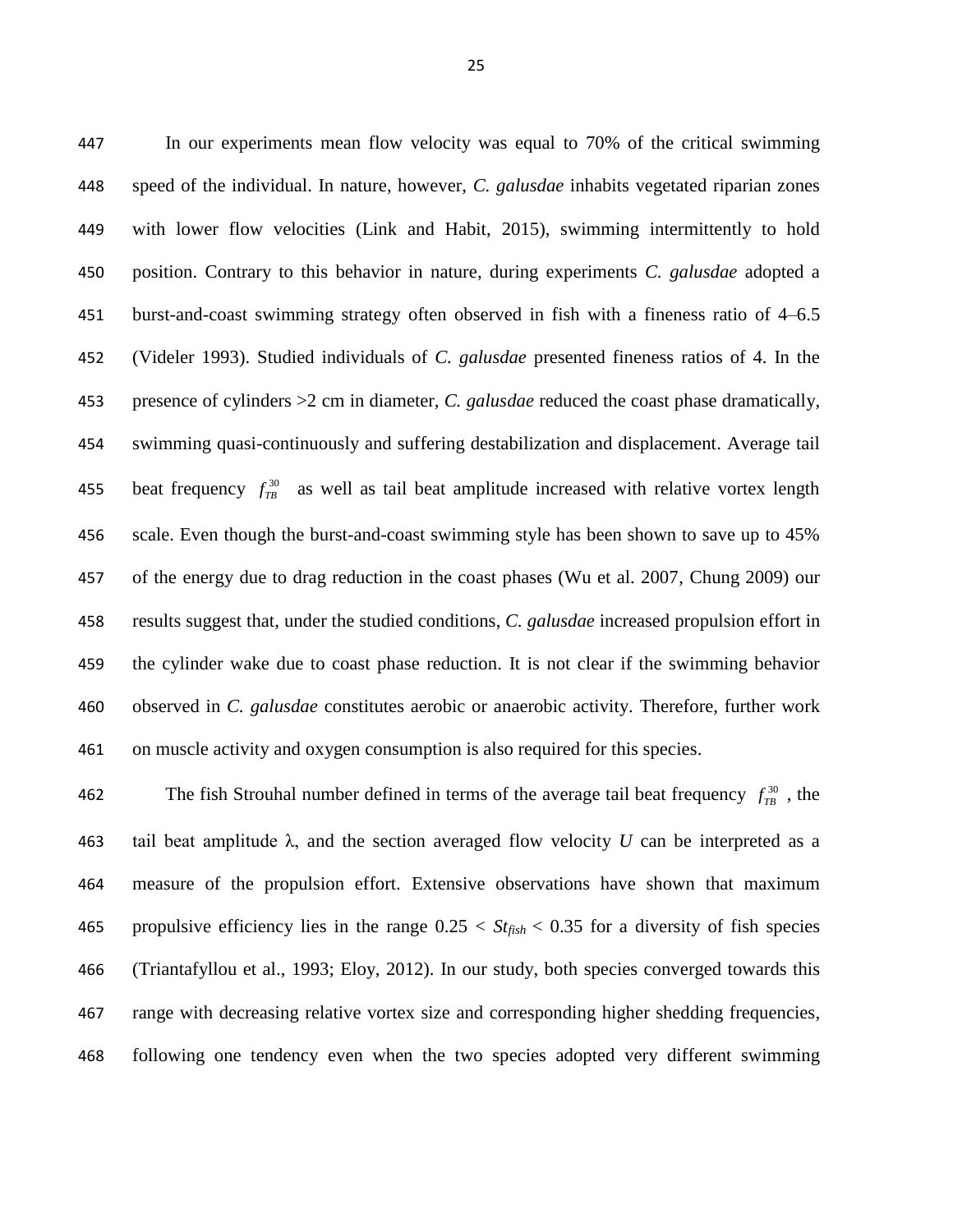strategies, i.e. Kármán gait-like and burst-and-coast. This would support the idea that in the sense of propulsion effort, *B. microlepidotus* in a wake is expending more effort than in a free flow, similar to *C. galusdae*. Probably, the similar propulsive effort observed through Strouhal number for both species is related to their similar swimming capacity, and thus species with significantly different swimming capacity (critical swimming speed, endurance) might be expected to exhibit different relations of *Stfish* with vortex length scale and shedding frequency. Overall, the fish Strouhal number appears to be a suitable design criterion, as it compiles the propulsion effort of fish in a flow (free and/or altered) and could be limited to manage propulsion efficiency of different species in a fishway. Energy saving mechanisms associated with Kármán gaiting could counteract the additional effort in propulsion exhibited by *B. microlepidotus*, and should constitute additional/complementary criteria for fishway design.

 Fish behavior in wakes is species-specific. The intensity, periodicity, orientation and scale of wake vortices are expected to influence fish behavior and swimming performance since they are critical for fish maneuvering and swimming stability (Lacey et al., 2012; Wilkes et al., 2013; Maia et al., 2015). Cylinder wakes represent a special case of turbulence which is significantly different to the free flow turbulence due to the periodicity and location of the vortices, it is a two-dimensional case with homogeneous properties along the water column. In the present study, experiments were conducted under similar flow conditions to those expected in real fishways, i.e. average flow velocity was 70% of the critical velocity being in the sustained swimming mode (Webb, 1971). *Basilichthys microlepidotus* appeared to be adapted to swimming in wakes, while *C. galusdae* did not. Obstacles with different shapes however produce wakes with more complex vortices. In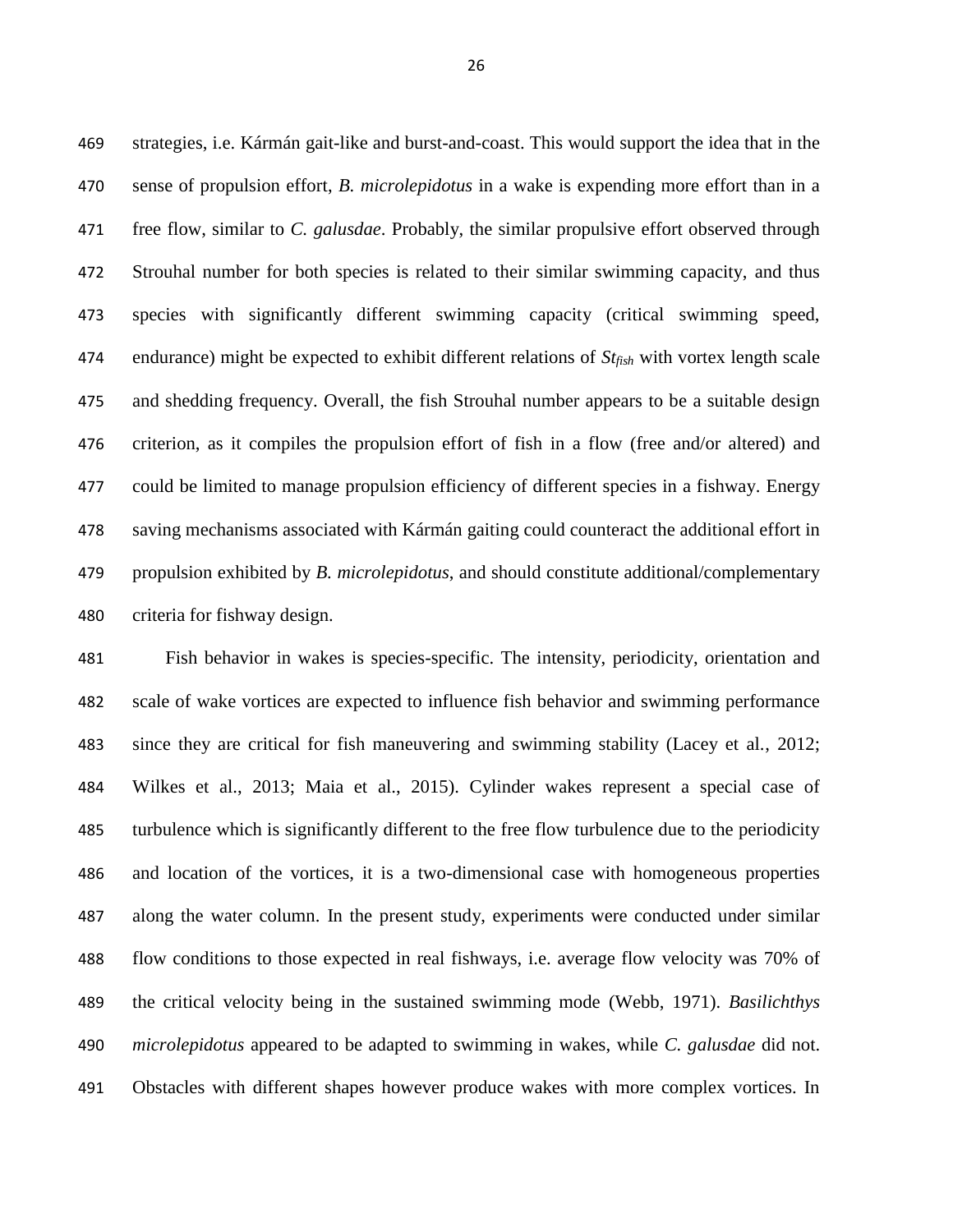fish ramps, submerged boulders produce wakes with a marked three-dimensional shape (Bretón et al., 2013; Baki et al., 2014) and lower periodicity, i.e. predictability, than the studied cylinder wakes. Therefore, in comparison to the cylinder case, a wake at a submerged boulder is thought less predictable for a fish.

#### **5. Conclusions**

 The behavior and tail beat kinematics of two non-sport fish species from Chile, *C. galusdae* and *B. microlepidotus* (juveniles), was studied in the wake of vertical and bottom- mounted cylinders in an open channel flow through Particle Image Velocimetry and videography of fish motion.

 *Cheirodon galusdae* was often destabilized in cylinder wakes and adopted an erratic burst-and-coast like swimming style, decreasing the coast phase in the presence of cylinders >2 cm in diameter. *Basilichthys microlepidotus* adopted a Kármán gait-like swimming strategy, interacting with the wake vortices, but without attuning its tail beat frequency to the shedding frequency, and increasing its tail beat amplitude with vortex length scale. These findings suggest that *C. galusdae* and *B. microlepidotus* may increase energetic costs when swimming in altered flows with vortex length scale to fish length ratios as those in the present study.

 The fish Strouhal number provided a good measure of propulsion effort and seems to be a practical design criterion. Energy saving mechanisms (e.g. those associated with Kármán gaiting) could counteract the additional propulsive effort, and should constitute additional/complementary criteria.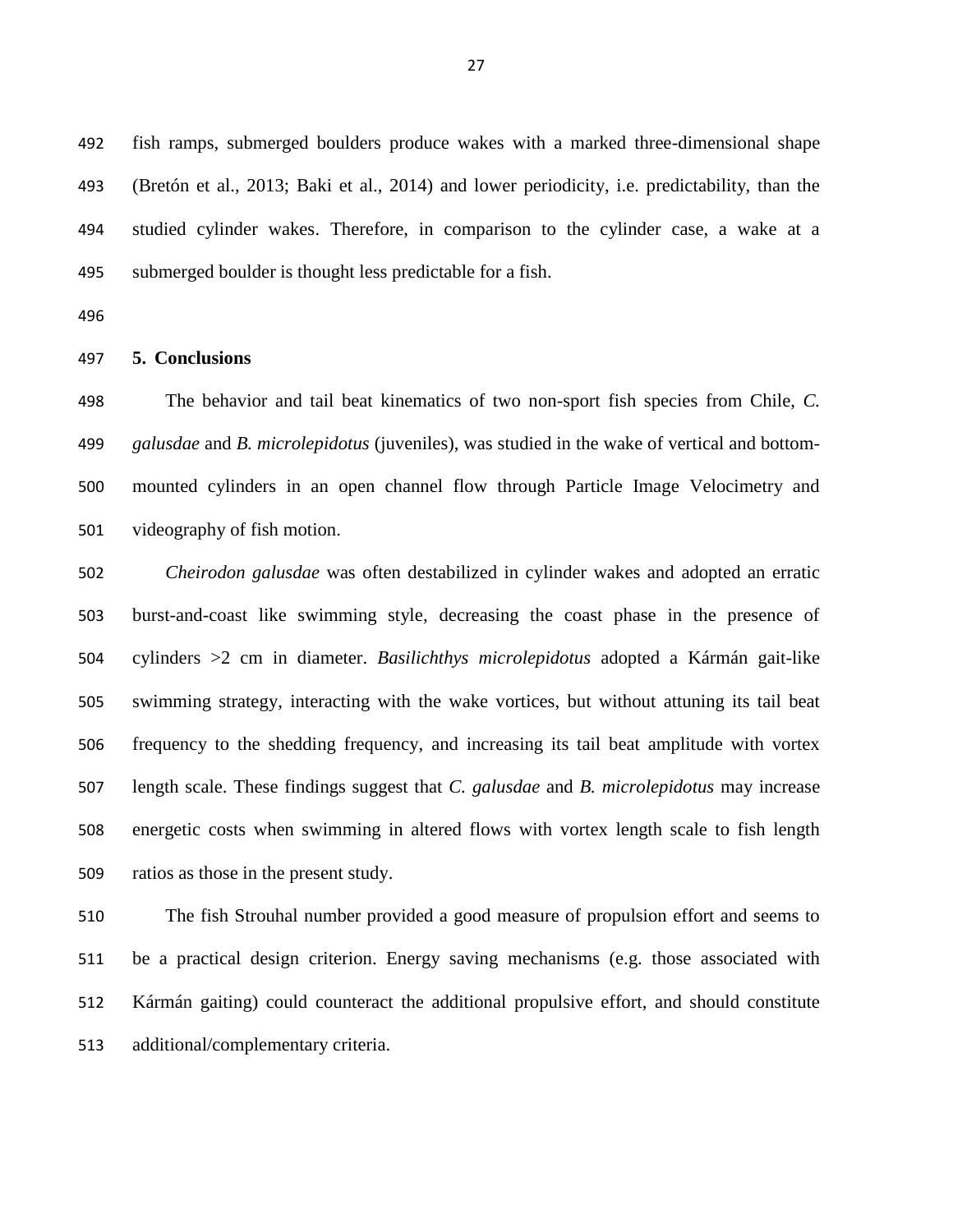Life histories provided a possible explanation to the main observed differences between species behavior but further research is required in order to link the physiological characteristics of non-sport fish with swimming performance in wakes.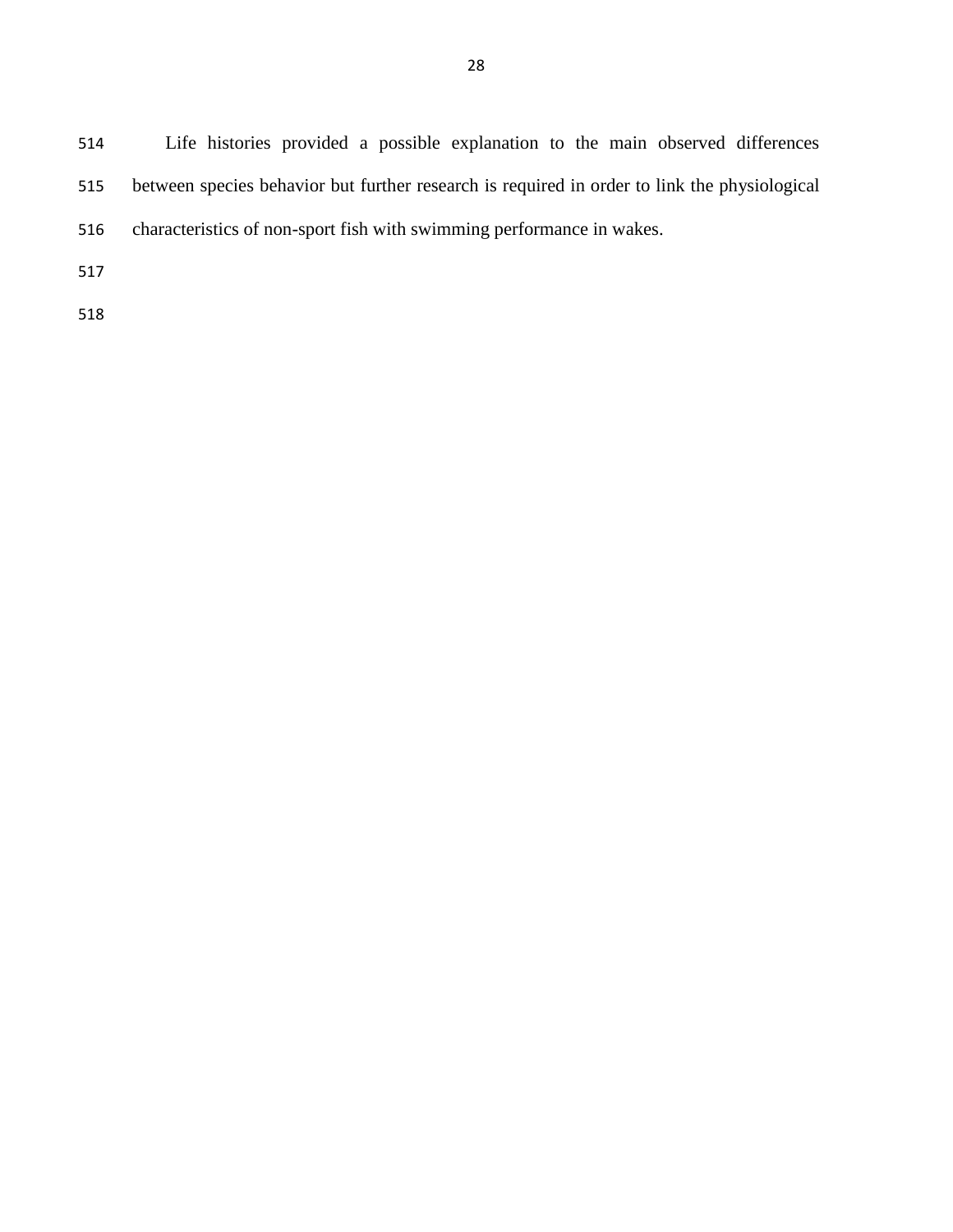# **ACKNOWLEDGEMENTS**

 The financial support provided by the Chilean Research Council CONICYT through Grant FONDECYT 1150154: 'Within-basin barriers and among-basin leaks: changing connectivity of rivers in central Chile and its impact on native fish' is greatly acknowledged. So too is the support of HORIZON 2020 EU initiative through project 'Knowledge Exchange for Efficient Passage of Fishes in the Southern Hemisphere' (H2020-MSCA-RISE-2015-690857-KEEPFISH). EH and OL are supported by Red 14 Doctoral REDOC.CTA, MINEDUC project UCO1202 at U. de Concepción. Finally, many thanks go to Jorge González for his help in collecting fish, to René Iribarren and Daniela Baeza for their collaboration during the experimental work, and to Karina Reyes, Daniela Baeza and Patricio Rubilar for their collaboration with the processing of digital video-images and analysis.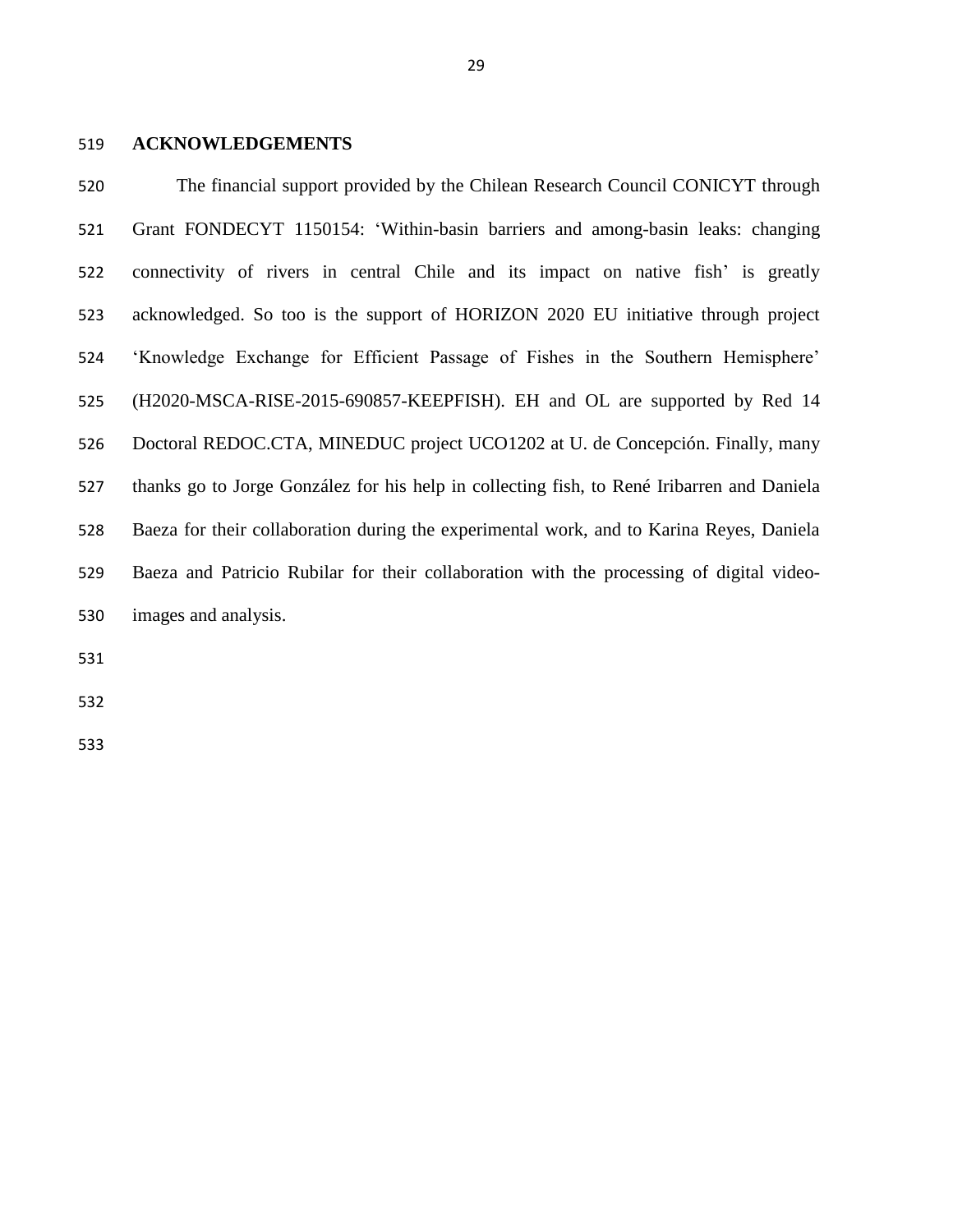# **References**

- Acuña, P., Vila, I., Pardo, R., Comte, S., 2005. Caracterización espacio-temporal del nicho
- trófico de la fauna íctica andina del río Maule, Chile. Gayana, 69: 175-179.
- Adrian, R. J., Westerweel, J., 2011. Particle image velocimetry (No. 30). Cambridge University Press.
- Bainbridge, R., 1958. The speed of swimming of fish as related to size and to the frequency
- and amplitude of the tail beat. Journal of Experimental Biology, 35(1), 109-133.
- Baki, A. B. M., Zhu, D. Z., Rajaratnam, N., 2013. Mean flow characteristics in a rock-
- ramp-type fish pass. Journal of Hydraulic Engineering, 140(2), 156-168.
- Baki, A. B. M., Zhu, D. Z., Rajaratnam, N., 2014. Turbulence characteristics in a rock-ramp-type fish pass. Journal of Hydraulic Engineering, 141(2), 04014075.
- 
- Bretón, F., Baki, A. B. M., Link, O., Zhu, D. Z., Rajaratnam, N., 2013. Flow in nature-like
- fishway and its relation to fish behaviour. Canadian Journal of Civil Engineering, 40(6), 567-573.
- Brown, J. J, Limburg, K. E., Waldman, J. R., Stephenson, K., Glenn, E. P., Juanes, F.,
- Jordaan, A., 2013. Fish and hydropower on the U.S. Atlantic coast: failed fisheries policies from half-way technologies. Conservation Letters 6: 280-286.
- Bunt, C. M., Castro-Santos, T., Haro, A., 2012. Performance of fish passage structures at
- upstream barriers to migration. River Research and Applications, 28(4), 457-478.
- Butchart, S.H., Walpole, M., Collen, B., Van Strien, A., Scharlemann, J.P., Almond, R.E.,
- Baillie, J.E., Bomhard, B., Brown, C., Bruno, J., Carpenter, K.E., 2010. Global
- biodiversity: indicators of recent declines. Science, 328(5982), 1164-1168.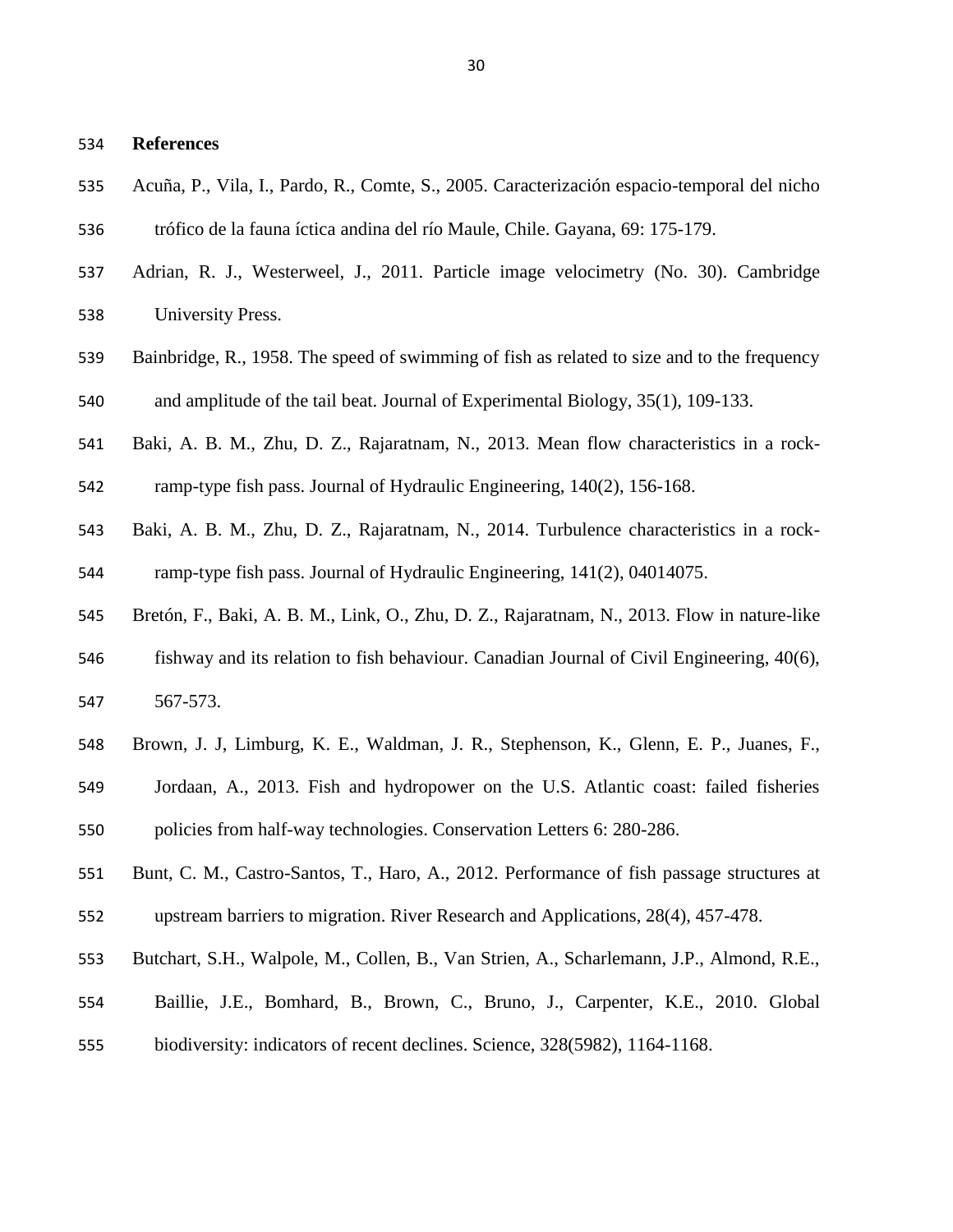- Castro-Santos, T., Cotel, A. L., Webb, P. W., 2009. Fishway evaluations for better bioengineering: an integrative approach. In: Challenges for diadromous fishes in a dynamic global environment. American Fisheries Society, Symposium, Vol. 69, 557- 575.
- Chung, M. H., 2009. On burst-and-coast swimming performance in fish-like locomotion. Bioinspiration & Biomimetics, 4(3), 036001.
- Dyer, B., 2000. Systematic review and biogeography of the freshwater fishes of Chile. Estudios Oceanológicos, 19, 77-98.
- Eloy, C., 2012. Optimal Strouhal number for swimming animals. Journal of Fluids and Structures, 30, 205-218.
- Enders, E. C., Boisclair, D., 2016. Effects of environmental fluctuations on fish metabolism: Atlantic salmon Salmo salar as a case study. Journal of Fish Biology, 88(1), 344-358.
- Feurich, R., Boubée, J., Olsen, N. R. B., 2012. Improvement of fish passage in culverts using CFD. Ecological Engineering, 47, 1-8.
- Fey, U., König, M., Eckelmann, H., 1998. A new Strouhal-Reynolds-number relationship
- 572 for the circular cylinder in the range  $47 <$  Re  $\langle 2 \times 10^5$ . Physics of Fluids, 10, 1547-1549.
- García A, Sobenes C, Link O, Habit E., 2012. Bioenergetic models of the threatened darter
- Percilia irwini. Marine and Freshwater Behavior and Physiology 45: 17-28. DOI:
- 10.1080/10236244.2012.668283.
- Goettel, M. T., Atkinson, J. F., Bennett, S. J., 2015. Behavior of western blacknose dace in a turbulence modified flow field. Ecological Engineering, 74, 230-240.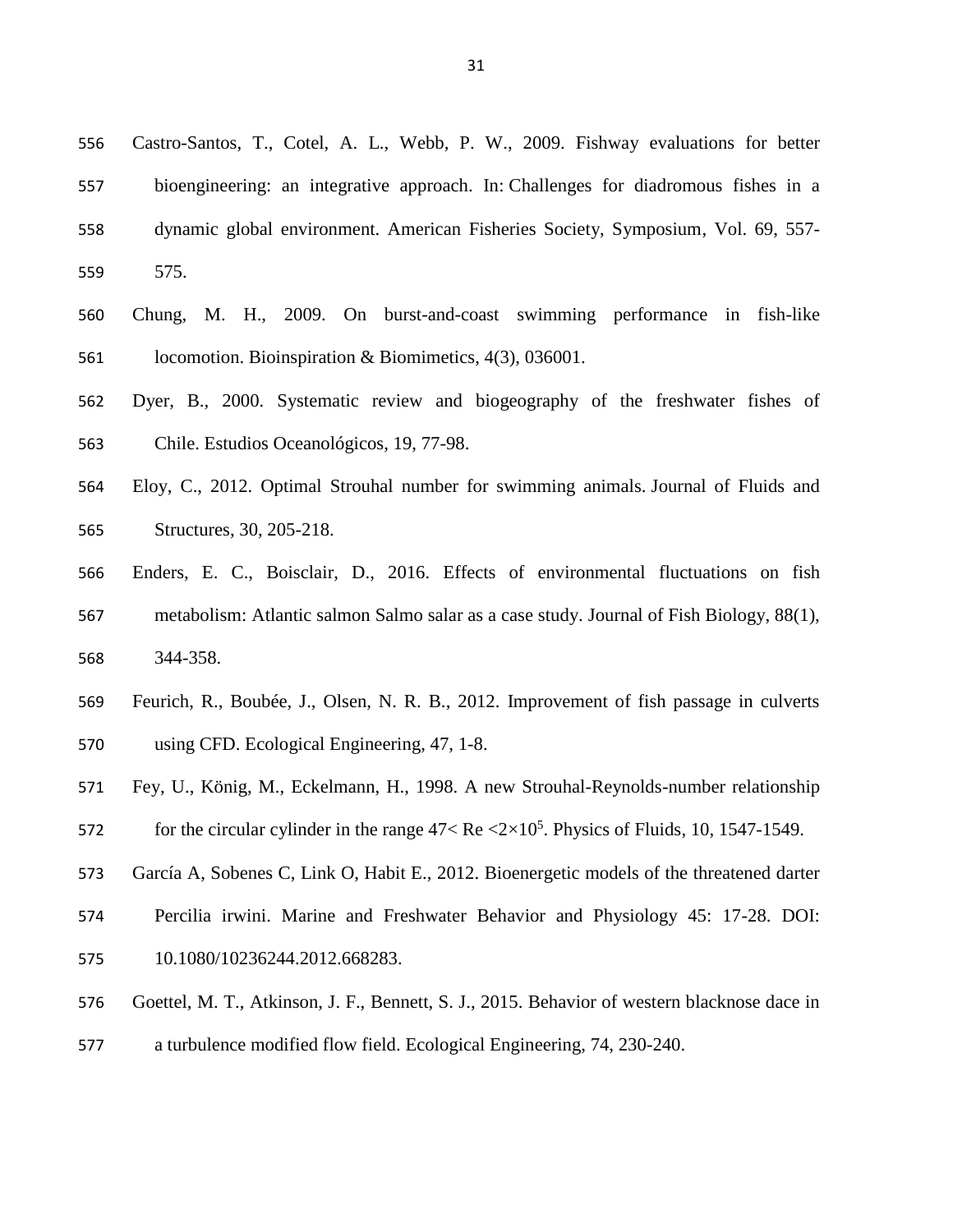- Gross, D., Brevis, W., Jirka, G., 2010. Development of a LED-based PIV/PTV system:
- Characterization of the flow within a cylinder wall-array in a shallow flow. In: Proc. Int.
- Conf. on Fluvial Hydraulics River Flow 2010 (pp. 8-10).
- Habit, E., Dyer, B., Vila, I., 2006. Estado de conocimiento de los peces dulceacuícolas de
- Chile: estado de su conocimiento. Gayana 70(1), 100-112.
- Hunter, J. R., Zweifel, J. R., 1971. Swimming speed, tail beat frequency, tail beat amplitude, and size in jack mackerel, trachurus-symmetricus, and other fishes. Fishery Bulletin of the National Oceanic and Atmospheric Administration, 69(2), 253.
- Jobling, M., 1982. Some observations on the effects of feeding frequency on the food intake and growth of plaice, Pleuronectes platessa L. Journal of Fish Biology, 20(4), 431-444.
- Katopodis, C., Williams, J. G., 2012. The development of fish passage research in a historical context. Ecological Engineering, 48, 8-18.
- Laborde, A., González, A., Sanhueza, C., Arriagada, P., Wilkes, M., Habit, E. Link, O.,
- 2016. Hydropower development, riverine connectivity and nonsport fish species: Criteria for hydraulic design of fishways. River Research and Applications, 32(9), 1949- 1957.
- Lacey, R. W., Neary, V. S., Liao, J. C., Enders, E. C., Tritico, H. M., 2012. The IPOS framework: linking fish swimming performance in altered flows from laboratory experiments to rivers. River Research and Applications, 28(4), 429-443. DOI: 0.1002/rra.1584.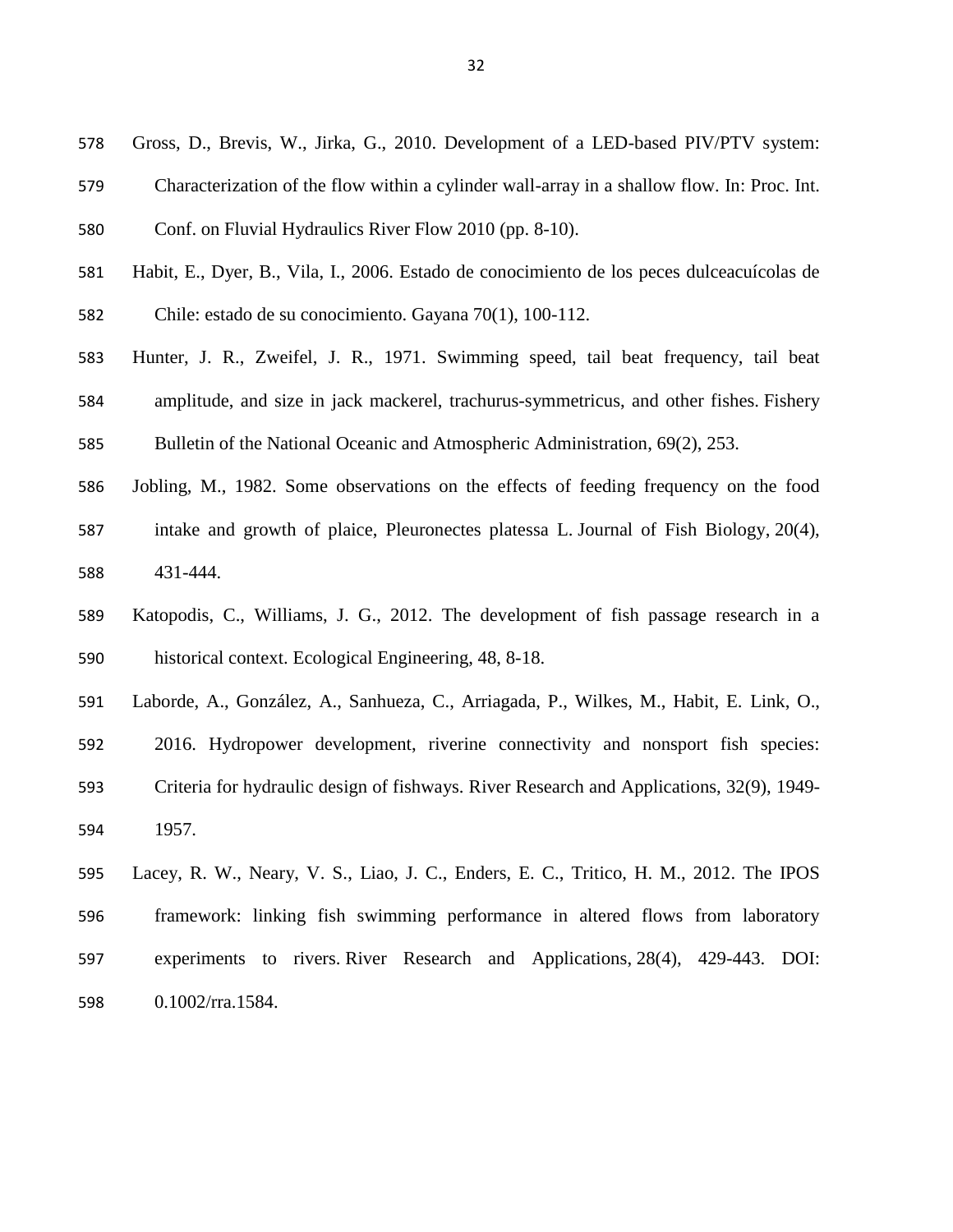- Liao, J. C., 2007. A review of fish swimming mechanics and behavior in altered flows.
- Philosophical Transactions of the Royal Society 362: 1973-1993. DOI: 10.1098/rstb.2007.2082.
- Liao, J. C., Beal, D. N., Lauder, G. V., Triantafyllou, M. S., 2003a. The Kármán gait: novel
- body kinematics of rainbow trout swimming in a vortex street. Journal of Experimental
- Biology, 206(6), 1059-1073.
- Liao, J. C., Beal, D. N., Lauder, G. V., Triantafyllou, M. S., 2003b. Fish exploiting vortices decrease muscle activity. Science, 302(5650), 1566-1569.
- Link, O., Habit, E., 2015. Requirements and boundary conditions for fish passes of non-
- sport fish species based on Chilean experiences. Reviews in Environmental Science and Bio/Technology, 14(1), 9-21.
- Lupandin, A. I., 2005. Effect of flow turbulence on swimming speed of fish. Biology Bulletin, 32(5), 461-466.
- Maia, A., Sheltzer, A. P., Tytell, E. D., 2015. Streamwise vortices destabilize swimming
- bluegill sunfish (Lepomis macrochirus). The Journal of Experimental Biology, 218(5), 786-792.
- Melling, A., 1997. Tracer particles and seeding for particle image velocimetry. Measurement Science and Technology, 8(12), 1406.
- Mitchell, C. P., 1989. Swimming performances of some native freshwater fishes. New
- Zealand Journal of Marine and Freshwater Research 23: 181-187.
- Montoya, G., Jara A., Solis-Lufí K., Colin N., Habit E., 2012. Primeros estadíos del ciclo de vida de peces nativos del río San Pedro (cuenca del río Valdivia, Chile). Gayana 76(1), 86-100.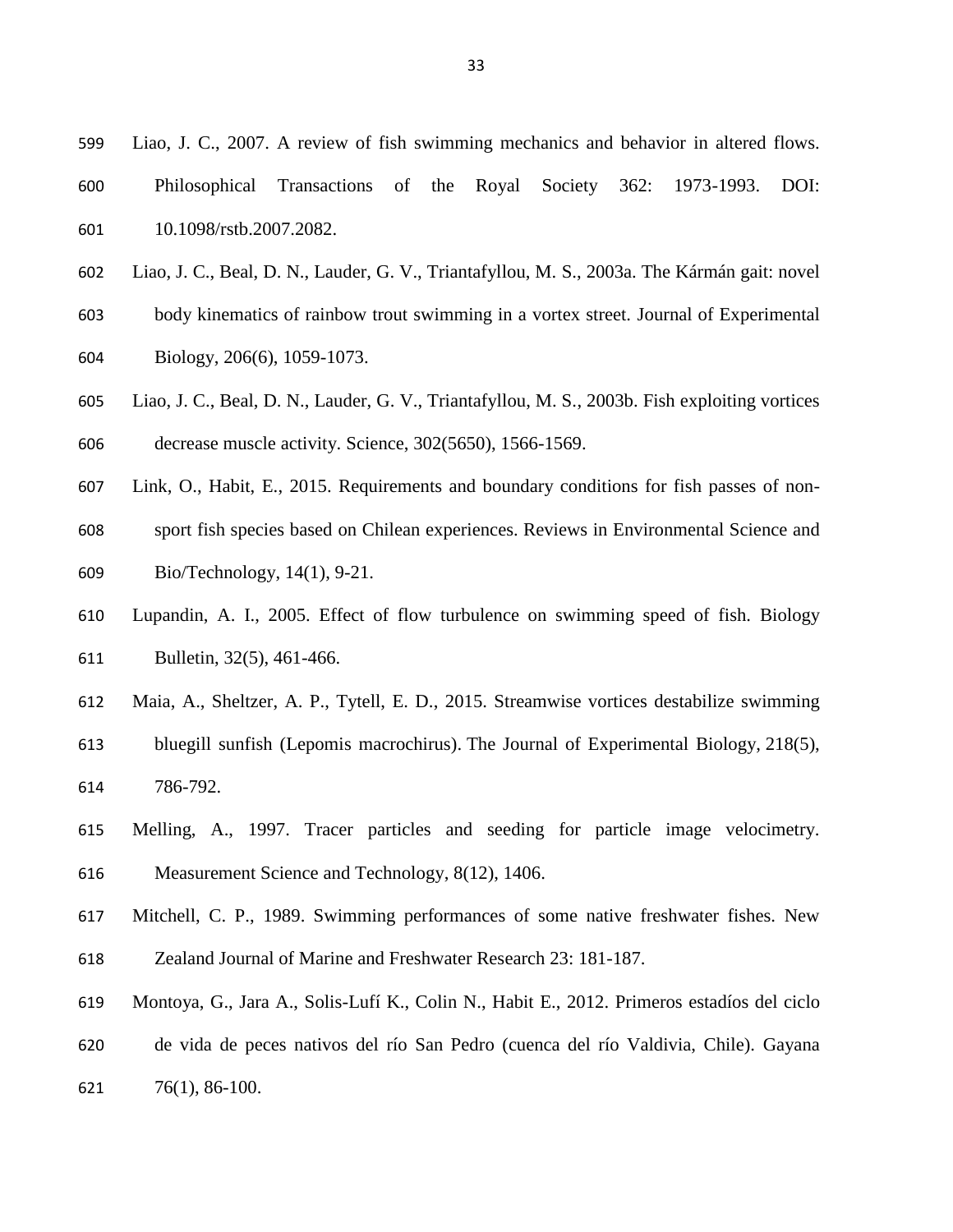- Nikora, V. I., Aberle, J., Biggs, B. J., Jowett, I. G., Sykes, J. R., 2003. Effects of fish size,
- time‐to‐fatigue and turbulence on swimming performance: a case study of Galaxias
- maculatus. Journal of Fish Biology, 63(6), 1365-1382.
- Noonan, M. J., Grant, J. W. Jackson, C. D., 2012. A quantitative assessment of fish passage
- efficiency. Fish and Fisheries, 13(4), 450-464.
- Oufiero, C. E., Jugo, K., Garland, T., 2014. Swimming with a sword: tail beat kinematics in relation to sword length in Xiphophorus. Functional Ecology, 28(4), 924-932.
- Pavlov, D. S., Lupandin, A. I., Skorobogatov, M. A., 2000. The effects of flow turbulence
- on the behavior and distribution of fish. J. Ichthyol., 40(2), 232–261.
- Piedra, P., Habit, E., Oyanedel, A., Colin, N., Solis-Lufí, K., González, J., Jara, A., Ortiz,
- N., Cifuentes, R., 2012. Patrones de desplazamiento de peces nativos en el río San Pedro
- (cuenca del río Valdivia, Chile). Gayana, 76(1), 59-70.
- Plew, D. R., Nikora, V. I., Larned, S. T., Sykes, J. R., Cooper, G. G., 2007. Fish swimming
- speed variability at constant flow: Galaxias maculatus. New Zealand Journal of Marine
- and Freshwater Research, 41(2), 185-195.
- Ruiz, V.H., 1993. Ictiofauna del río Andalién (Concepción, Chile). Gayana Zoología, 57(2), 109-278.
- Russon, I. J., Kemp, P. S., 2011. Advancing provision of multi-species fish passage:
- behaviour of adult European eel (Anguilla anguilla) and brown trout (Salmo trutta) in
- response to accelerating flow. Ecological Engineering, 37(12), 2018-2024.
- Scarano, F., 2001. Iterative image deformation methods in PIV. Measurement Science and Technology, 13(1), R1.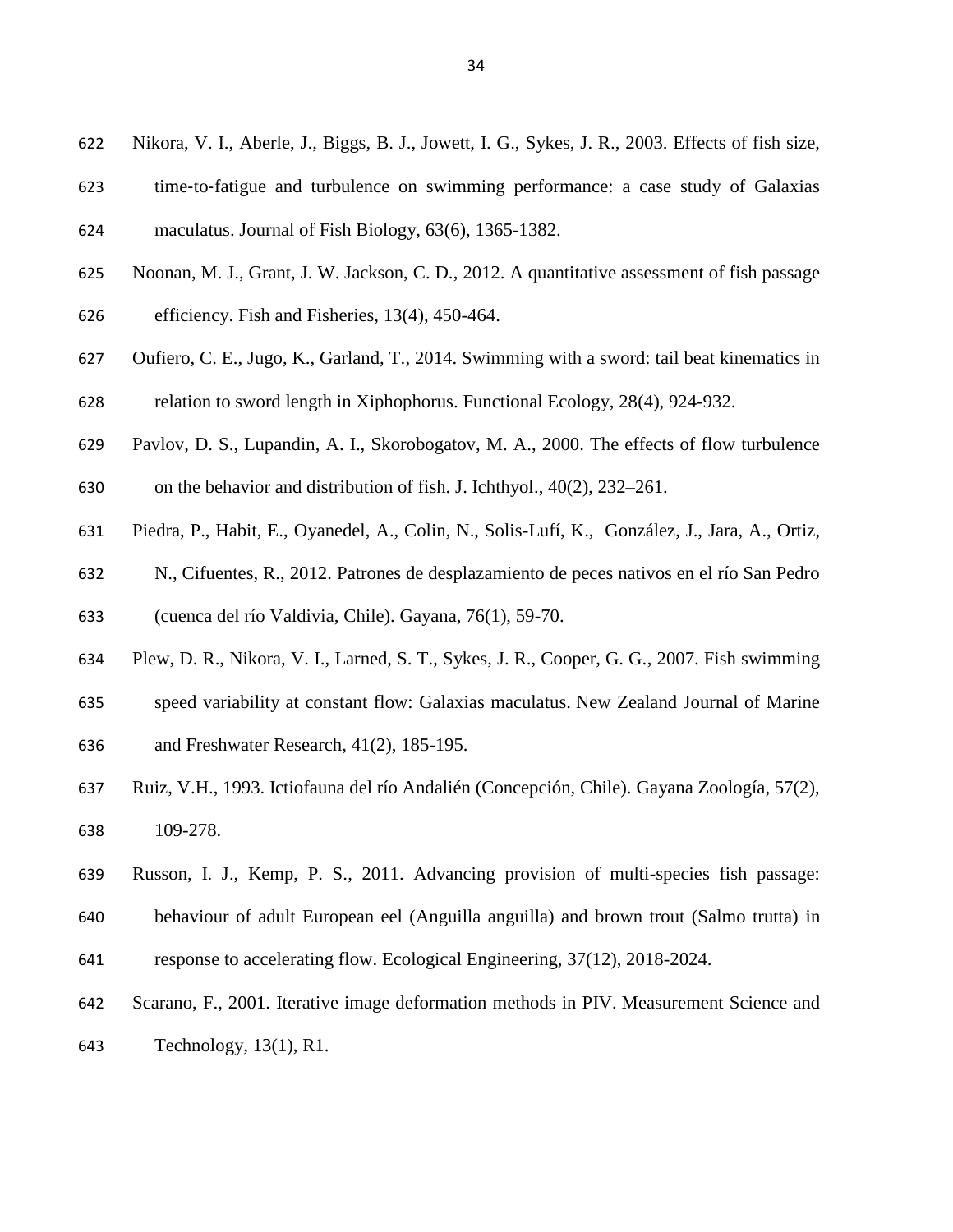- Sfakiotakis, M., Lane, D.M. and Davies, J.B.C., 1999. Review of fish swimming modes for aquatic locomotion. IEEE Journal of oceanic engineering, 24(2), 237-252.
- Sobenes, C., García, A., Habit, E., Link, O., 2012. Mantención de Peces Nativos
- Dulceacuícolas de Chile en cautiverio: un aporte a su conservación ex situ. Boletín de
- Biodiversidad de Chile, 7, 27-41.
- Taguchi, M., Liao, J. C., 2011. Rainbow trout consume less oxygen in turbulence: the energetics of swimming behaviors at different speeds. The Journal of Experimental
- Biology, 214(9), 1428-1436.
- Taylor, G.I., 1935. Statistical theory of turbulence. Proceedings of the Royal Society of London, Series A, 151, 421–444.
- Thielicke, W., Stamhuis, E. J., 2014a. PIVlab Towards User-friendly, Affordable and Accurate Digital Particle Image Velocimetry in MATLAB. Journal of Open Research Software 2(1):e30, DOI: <http://dx.doi.org/10.5334/jors.bl>
- Thielicke, W., Stamhuis, E. J., 2014b. PIVlab Time-Resolved Digital Particle Image Velocimetry Tool for MATLAB (version: 1.41). <http://dx.doi.org/10.6084/m9.figshare.1092508>
- Triantafyllou, G. S., Triantafyllou, M. S., Grosenbaugh, M. A., 1993. Optimal thrust development in oscillating foils with application to fish propulsion. Journal of Fluids and Structures, 7(2), 205-224.
- Tritico, H. M., Cotel, A. J., 2010. The effects of turbulent eddies on the stability and critical
- swimming speed of creek chub (Semotilus atromaculatus).The Journal of Experimental
- Biology, 213(13), 2284-2293.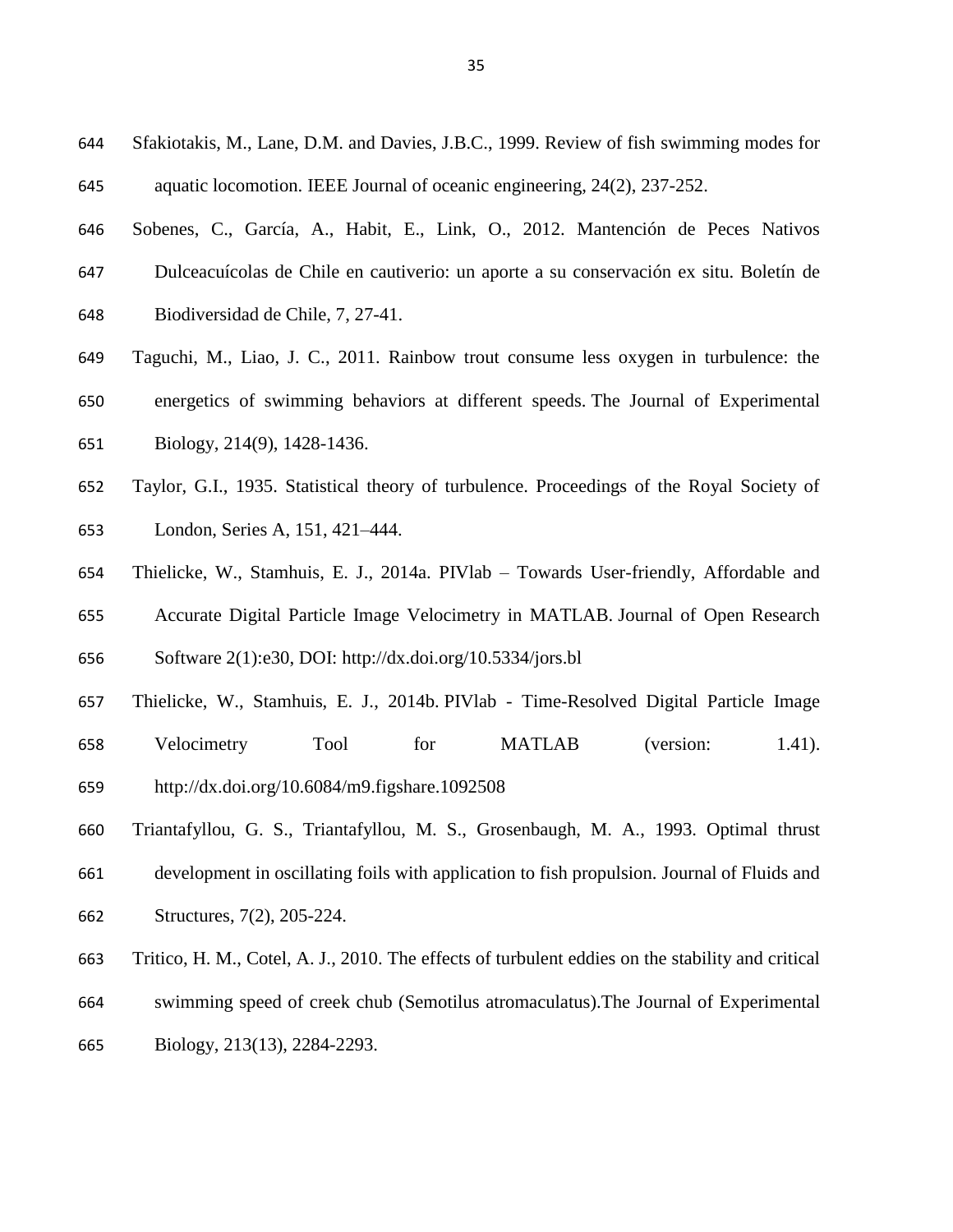- Véliz, D., Catalán, L., Pardo, R., Acuña, P., Díaz, A., Poulin, E., Vila, I., 2012. El género
- Basilichthys (Teleostei: Atherinopsidae) analizado a lo largo de su distribución en Chile
- (21° a 40° S), utilizando rasgos morfológicos y variabilidad del ADN mitocondrial. Revista Chilena de Historia Natural, 85(1), 49-59.
- Victoriano, P., Vera, I., Olmos, V., Dib, M., Insunza, B., Muñoz-Ramírez, C., Montoya, R.,
- Jara, A., Habit, E., 2012. Patrones idiosincráticos de diversidad genética de peces
- nativos del río San Pedro (cuenca del río Valdivia), un sistema de la región glaciada del
- sur de Chile. Gayana, 76(1), 71 85.
- Videler, J. J., 1993. Fish swimming (Vol. 10). Springer Science & Business Media.
- Videler, J. J., Wardle, C. S., 1991. Fish swimming stride by stride: speed limits and endurance. Reviews in Fish Biology and Fisheries, 1(1), 23-40. DOI: 10.1007/BF00042660.
- Vila, I., Habit, E., 2015. Current situation of the fish fauna in the Mediterranean region of
- Andean river systems in Chile. Fishes in Mediterranean Environments 2015(2), 1-19.
- Vila, I., Soto, D., Bahamondes, I., 1981. Age and growth of Basilichthys australis
- (Eigenmann 1927) in Rapel reservoir, Chile. Studies on Neotropical Fauna and Environment, 16, 9-22.
- Wardle, C., Videler, J. and Altringham, J., 1995. Tuning in to fish swimming waves: body
- form, swimming mode and muscle function. Journal of experimental Biology, 198(8), 1629-1636.
- Webb, P.W., 1971. The swimming energetics of trout. II. Oxygen consumption and swimming efficiency. Journal of Experimental Biology, 55, 521-540.
- Webb, P. W., Weihs, D. (Eds.), 1983. Fish biomechanics. Praeger Publishers.